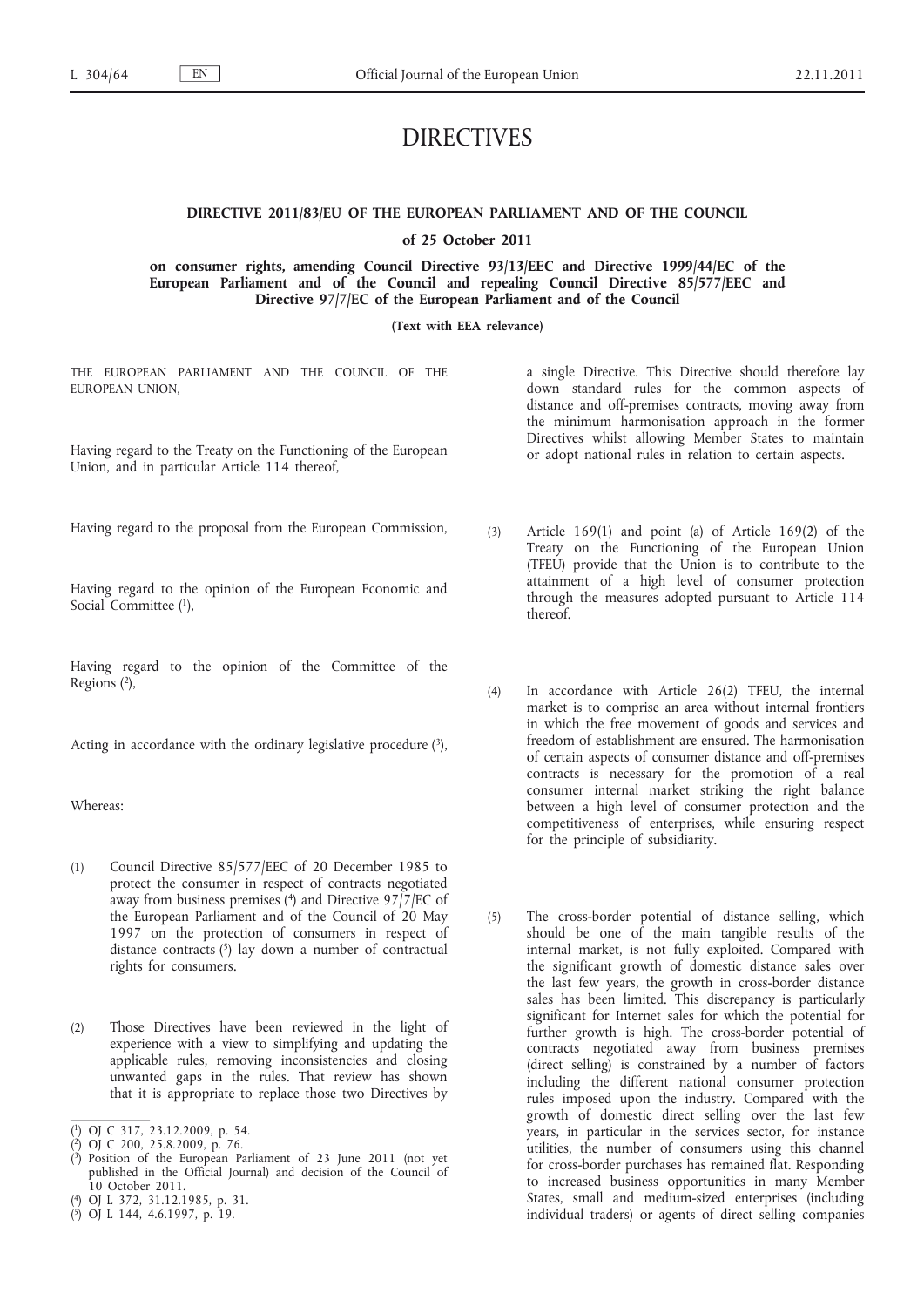should be more inclined to seek business opportunities in other Member States, in particular in border regions. Therefore the full harmonisation of consumer information and the right of withdrawal in distance and off-premises contracts will contribute to a high level of consumer protection and a better functioning of the business-to-consumer internal market.

- (6) Certain disparities create significant internal market barriers affecting traders and consumers. Those disparities increase compliance costs to traders wishing to engage in the cross-border sale of goods or provision of services. Disproportionate fragmentation also undermines consumer confidence in the internal market.
- (7) Full harmonisation of some key regulatory aspects should considerably increase legal certainty for both consumers and traders. Both consumers and traders should be able to rely on a single regulatory framework based on clearly defined legal concepts regulating certain aspects of business-to-consumer contracts across the Union. The effect of such harmonisation should be to eliminate the barriers stemming from the fragmentation of the rules and to complete the internal market in this area. Those barriers can only be eliminated by establishing uniform rules at Union level. Furthermore consumers should enjoy a high common level of protection across the Union.
- (8) The regulatory aspects to be harmonised should only concern contracts concluded between traders and consumers. Therefore, this Directive should not affect national law in the area of contracts relating to employment, contracts relating to succession rights, contracts relating to family law and contracts relating to the incorporation and organisation of companies or partnership agreements.
- provided for distance contracts, off-premises contracts and contracts other than distance and off-premises contracts. This Directive also regulates the right of withdrawal for distance and off-premises contracts and harmonises certain provisions dealing with the performance and some other aspects of business-toconsumer contracts.
- (10) This Directive should be without prejudice to Regulation (EC) No 593/2008 of the European Parliament and of the Council of 17 June 2008 on the law applicable to contractual obligations (Rome I) (1).
- (13) Member States should remain competent, in accordance with Union law, to apply the provisions of this Directive to areas not falling within its scope. Member States may therefore maintain or introduce national legislation corresponding to the provisions of this Directive, or certain of its provisions, in relation to contracts that fall outside the scope of this Directive. For instance, Member States may decide to extend the application of the rules of this Directive to legal persons or to natural persons who are not consumers within the meaning of this Directive, such as non-governmental organisations, start-ups or small and medium-sized enterprises. Similarly, Member States may apply the provisions of this Directive to contracts that are not distance contracts within the meaning of this Directive, for example because they are not concluded under an organised distance sales or service-provision scheme. Moreover, Member States may also maintain or introduce national provisions on issues not specifically addressed in this Directive, such as additional rules concerning sales contracts, including in relation to the delivery of goods, or requirements for the provision of information during the existence of a contract.
- (14) This Directive should not affect national law in the area of contract law for contract law aspects that are not regulated by this Directive. Therefore, this Directive should be without prejudice to national law regulating for instance the conclusion or the validity of a contract (for instance in the case of lack of consent). Similarly, this Directive should not affect national law in relation to the general contractual legal remedies, the rules on public economic order, for instance rules on excessive or extortionate prices, and the rules on unethical legal transactions.

( 1) OJ L 177, 4.7.2008, p. 6.

(11) This Directive should be without prejudice to Union provisions relating to specific sectors, such as medicinal products for human use, medical devices, privacy and electronic communications, patients' rights in crossborder healthcare, food labelling and the internal market for electricity and natural gas.

> (12) The information requirements provided for in this Directive should complete the information requirements of Directive 2006/123/EC of the European Parliament and of the Council of 12 December 2006 on services in the internal market  $(2)$  and Directive 2000/31/EC of the European Parliament and of the Council of 8 June 2000 on certain legal aspects of information society services, in particular electronic commerce, in the Internal Market ('Directive on electronic commerce') (3). Member States should retain the possibility to impose additional information requirements applicable to service providers established in their territory.

<sup>(</sup> 2) OJ L 376, 27.12.2006, p. 36.

<sup>(</sup> 3) OJ L 178, 17.7.2000, p. 1.

<sup>(9)</sup> This Directive establishes rules on information to be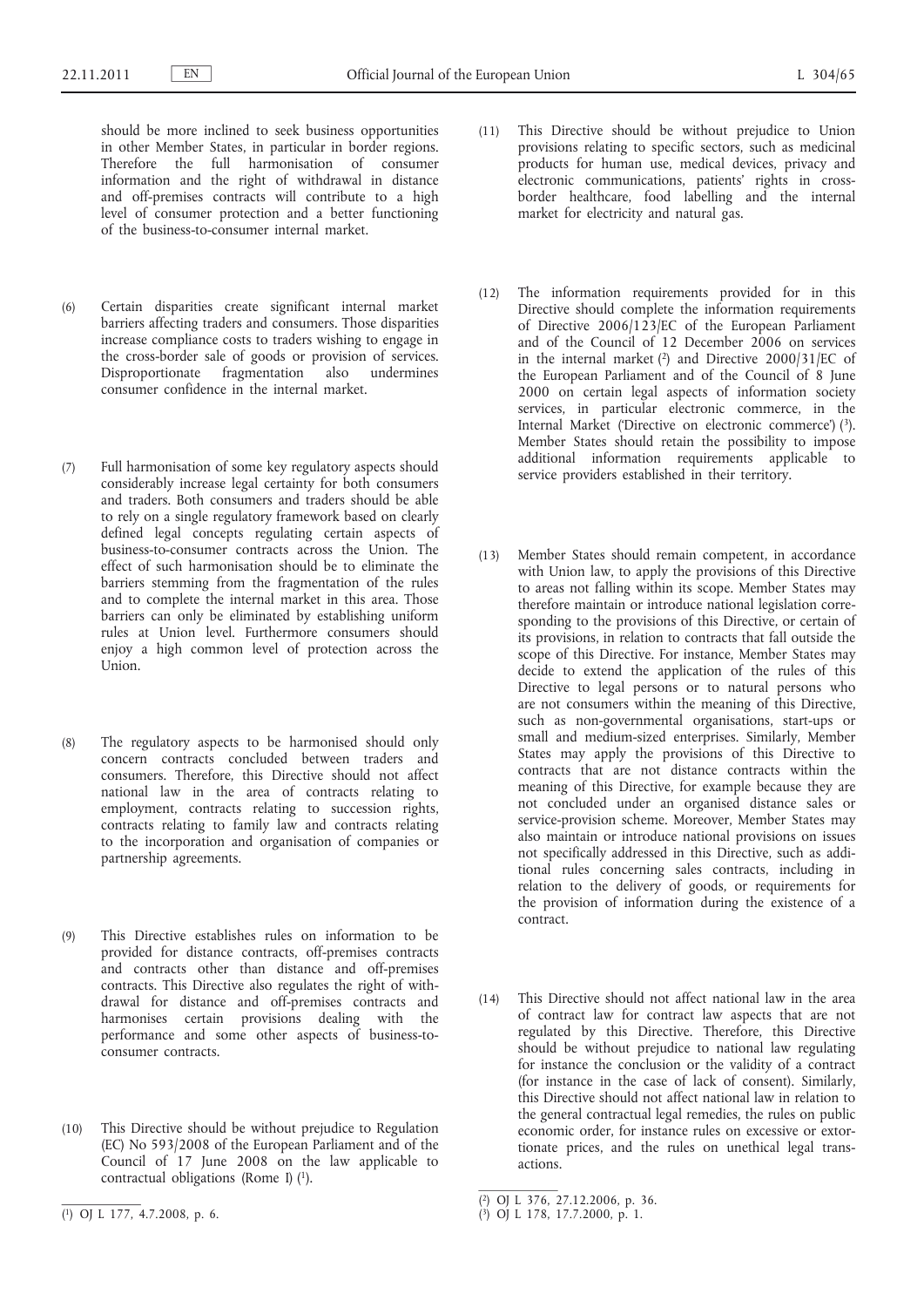- (15) This Directive should not harmonise language requirements applicable to consumer contracts. Therefore, Member States may maintain or introduce in their national law language requirements regarding contractual information and contractual terms.
- (16) This Directive should not affect national laws on legal representation such as the rules relating to the person who is acting in the name of the trader or on his behalf (such as an agent or a trustee). Member States should remain competent in this area. This Directive should apply to all traders, whether public or private.
- (17) The definition of consumer should cover natural persons who are acting outside their trade, business, craft or profession. However, in the case of dual purpose contracts, where the contract is concluded for purposes partly within and partly outside the person's trade and the trade purpose is so limited as not to be predominant in the overall context of the contract, that person should also be considered as a consumer.
- (18) This Directive does not affect the freedom of Member States to define, in conformity with Union law, what they consider to be services of general economic interest, how those services should be organised and financed, in compliance with State aid rules, and which specific obligations they should be subject to.
- (19) Digital content means data which are produced and supplied in digital form, such as computer programs, applications, games, music, videos or texts, irrespective of whether they are accessed through downloading or streaming, from a tangible medium or through any other means. Contracts for the supply of digital content should fall within the scope of this Directive. If digital content is supplied on a tangible medium, such as a CD or a DVD, it should be considered as goods within the meaning of this Directive. Similarly to contracts for the supply of water, gas or electricity, where they are not put up for sale in a limited volume or set quantity, or of district heating, contracts for digital content which is not supplied on a tangible medium should be classified, for the purpose of this Directive, neither as sales contracts nor as service contracts. For such contracts, the consumer should have a right of withdrawal unless he has consented to the beginning of the performance of the contract during the withdrawal period and has acknowledged that he will consequently lose the right to withdraw from the contract. In addition to the general information requirements, the trader should inform the consumer about the functionality and the relevant interoperability of digital content. The notion of functionality should refer to the ways in which digital content can be used, for instance for the

tracking of consumer behaviour; it should also refer to the absence or presence of any technical restrictions such as protection via Digital Rights Management or region coding. The notion of relevant interoperability is meant to describe the information regarding the standard hardware and software environment with which the digital content is compatible, for instance the operating system, the necessary version and certain hardware features. The Commission should examine the need for further harmonisation of provisions in respect of digital content and submit, if necessary, a legislative proposal for addressing this matter.

- (20) The definition of distance contract should cover all cases where a contract is concluded between the trader and the consumer under an organised distance sales or serviceprovision scheme, with the exclusive use of one or more means of distance communication (such as mail order, Internet, telephone or fax) up to and including the time at which the contract is concluded. That definition should also cover situations where the consumer visits the business premises merely for the purpose of gathering information about the goods or services and subsequently negotiates and concludes the contract at a distance. By contrast, a contract which is negotiated at the business premises of the trader and finally concluded by means of distance communication should not be considered a distance contract. Neither should a contract initiated by means of distance communication, but finally concluded at the business premises of the trader be considered a distance contract. Similarly, the concept of distance contract should not include reservations made by a consumer through a means of distance communications to request the provision of a service from a professional, such as in the case of a consumer phoning to request an appointment with a hairdresser. The notion of an organised distance sales or service-provision scheme should include those schemes offered by a third party other than the trader but used by the trader, such as an online platform. It should not, however, cover cases where websites merely offer information on the trader, his goods and/or services and his contact details.
- (21) An off-premises contract should be defined as a contract concluded with the simultaneous physical presence of the trader and the consumer, in a place which is not the business premises of the trader, for example at the consumer's home or workplace. In an off-premises context, the consumer may be under potential psychological pressure or may be confronted with an element of surprise, irrespective of whether or not the consumer has solicited the trader's visit. The definition of an offpremises contract should also include situations where the consumer is personally and individually addressed in an off-premises context but the contract is concluded immediately afterwards on the business premises of the trader or through a means of distance communication. The definition of an off-premises contract should not cover situations in which the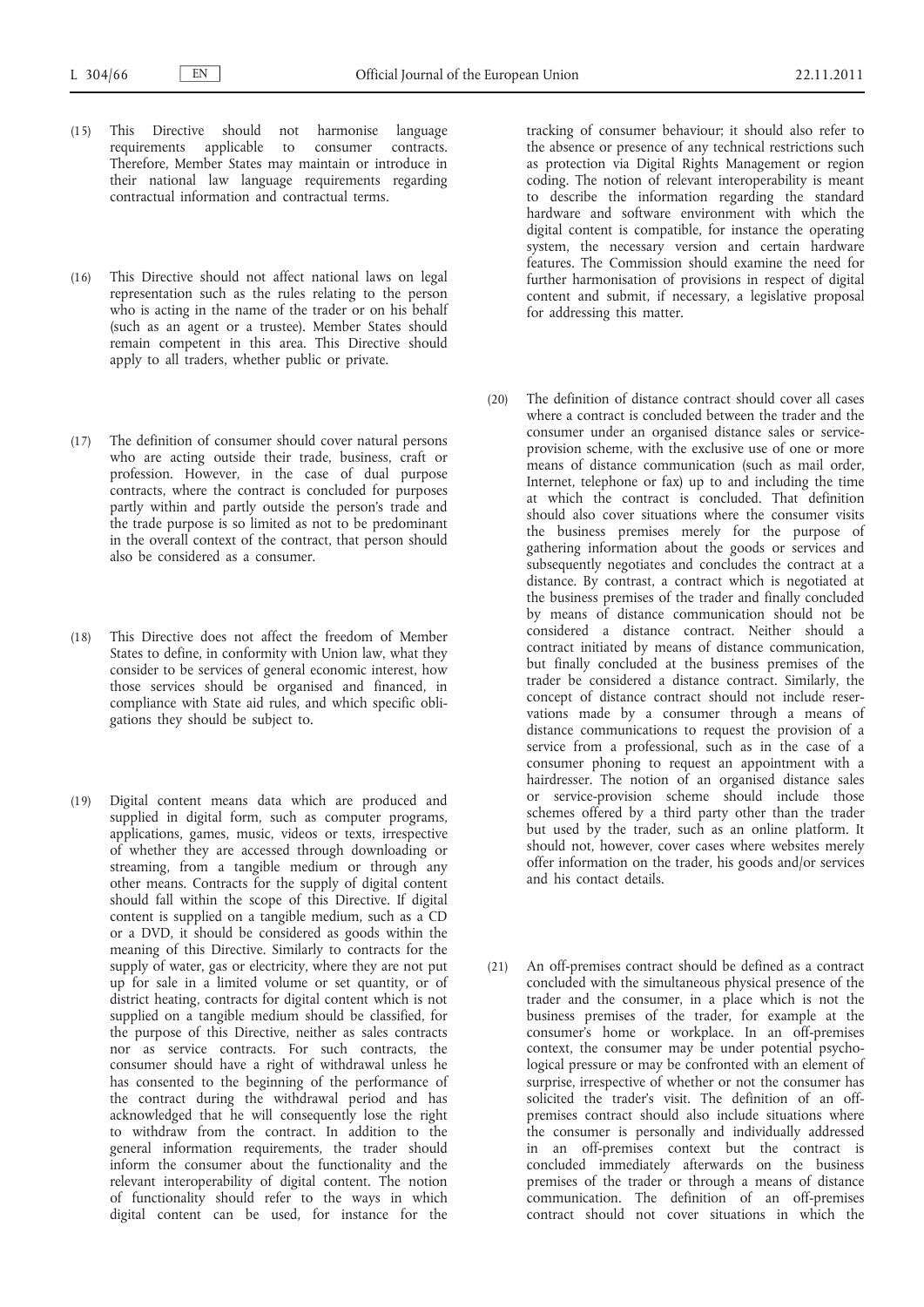trader first comes to the consumer's home strictly with a view to taking measurements or giving an estimate without any commitment of the consumer and where the contract is then concluded only at a later point in time on the business premises of the trader or via means of distance communication on the basis of the trader's estimate. In those cases, the contract is not to be considered as having been concluded immediately after the trader has addressed the consumer if the consumer has had time to reflect upon the estimate of the trader before concluding the contract. Purchases made during an excursion organised by the trader during which the products acquired are promoted and offered for sale should be considered as off-premises contracts.

- (22) Business premises should include premises in whatever form (such as shops, stalls or lorries) which serve as a permanent or usual place of business for the trader. Market stalls and fair stands should be treated as business premises if they fulfil this condition. Retail premises where the trader carries out his activity on a seasonal basis, for instance during the tourist season at a ski or beach resort, should be considered as business premises as the trader carries out his activity in those premises on a usual basis. Spaces accessible to the public, such as streets, shopping malls, beaches, sports facilities and public transport, which the trader uses on an exceptional basis for his business activities as well as private homes or workplaces should not be regarded as business premises. The business premises of a person acting in the name or on behalf of the trader as defined in this Directive should be considered as business premises within the meaning of this Directive.
- (23) Durable media should enable the consumer to store the information for as long as it is necessary for him to protect his interests stemming from his relationship with the trader. Such media should include in particular paper, USB sticks, CD-ROMs, DVDs, memory cards or the hard disks of computers as well as e-mails.
- (24) A public auction implies that traders and consumers attend or are given the possibility to attend the auction in person. The goods or services are offered by the trader to the consumer through a bidding procedure authorised by law in some Member States, to offer goods or services at public sale. The successful bidder is bound to purchase the goods or services. The use of online platforms for auction purposes which are at the disposal of consumers and traders should not be considered as a public auction within the meaning of this Directive.
- (25) Contracts related to district heating should be covered by this Directive, similarly to the contracts for the supply of

water, gas or electricity. District heating refers to the supply of heat, inter alia, in the form of steam or hot water, from a central source of production through a transmission and distribution system to multiple buildings, for the purpose of heating.

- (26) Contracts related to the transfer of immovable property or of rights in immovable property or to the creation or acquisition of such immovable property or rights, contracts for the construction of new buildings or the substantial conversion of existing buildings as well as contracts for the rental of accommodation for residential purposes are already subject to a number of specific requirements in national legislation. Those contracts include for instance sales of immovable property still to be developed and hire-purchase. The provisions of this Directive are not appropriate to those contracts, which should be therefore excluded from its scope. A substantial conversion is a conversion comparable to the construction of a new building, for example where only the façade of an old building is retained. Service contracts in particular those related to the construction of annexes to buildings (for example a garage or a veranda) and those related to repair and renovation of buildings other than substantial conversion, should be included in the scope of this Directive, as well as contracts related to the services of a real estate agent and those related to the rental of accommodation for non-residential purposes.
- (27) Transport services cover passenger transport and transport of goods. Passenger transport should be excluded from the scope of this Directive as it is already subject to other Union legislation or, in the case of public transport and taxis, to regulation at national level. However, the provisions of this Directive protecting consumers against excessive fees for the use of means of payment or against hidden costs should apply also to passenger transport contracts. In relation to transport of goods and car rental which are services, consumers should benefit from the protection afforded by this Directive, with the exception of the right of withdrawal.
- (28) In order to avoid administrative burden being placed on traders, Member States may decide not to apply this Directive where goods or services of a minor value are sold off-premises. The monetary threshold should be established at a sufficiently low level as to exclude only purchases of small significance. Member States should be allowed to define this value in their national legislation provided that it does not exceed EUR 50. Where two or more contracts with related subjects are concluded at the same time by the consumer, the total cost thereof should be taken into account for the purpose of applying this threshold.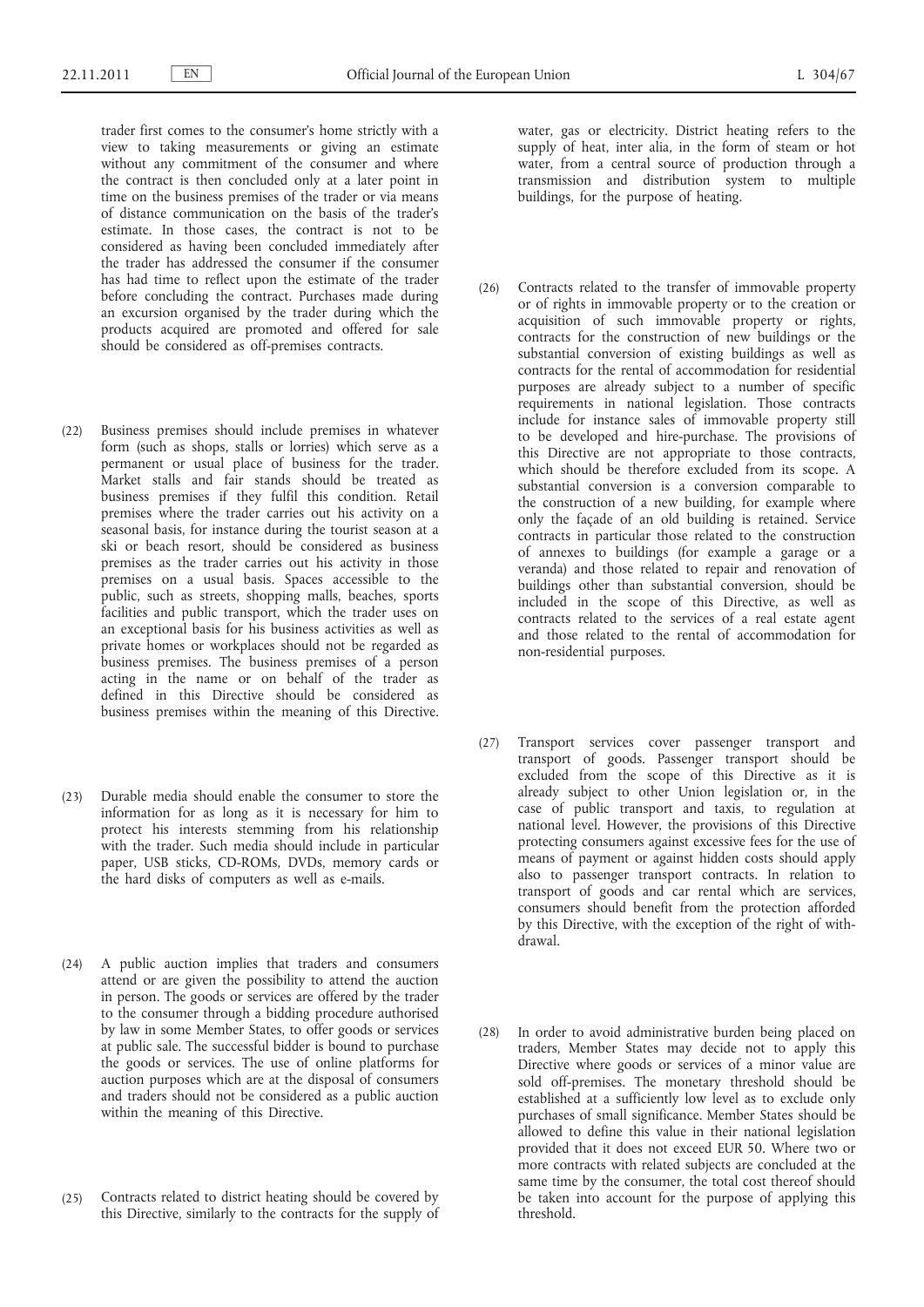- (29) Social services have fundamentally distinct features that are reflected in sector-specific legislation, partially at Union level and partially at national level. Social services include, on the one hand, services for particularly disadvantaged or low income persons as well as services for persons and families in need of assistance in carrying out routine, everyday tasks and, on the other hand, services for all people who have a special need for assistance, support, protection or encouragement in a specific life phase. Social services cover, inter alia, services for children and youth, assistance services for families, single parents and older persons, and services for migrants. Social services cover both short-term and long-term care services, for instance services provided by home care services or provided in assisted living facilities and residential homes or housing ('nursing homes'). Social services include not only those provided by the State at a national, regional or local level by providers mandated by the State or by charities recognised by the State but also those provided by private operators. The provisions of this Directive are not appropriate to social services which should be therefore excluded from its scope.
- (30) Healthcare requires special regulations because of its technical complexity, its importance as a service of general interest as well as its extensive public funding. Healthcare is defined in Directive 2011/24/EU of the European Parliament and of the Council of 9 March 2011 on the application of patients' rights in crossborder healthcare<sup>(1)</sup> as 'health services<sup>'</sup> provided by health professionals to patients to assess, maintain or restore their state of health, including the prescription, dispensation and provision of medicinal products and medical devices'. Health professional is defined in that Directive as a doctor of medicine, a nurse responsible for general care, a dental practitioner, a midwife or a pharmacist within the meaning of Directive 2005/36/EC of the European Parliament and of the Council of 7 September 2005 on the recognition of professional qualifications (2) or another professional exercising activities in the healthcare sector which are restricted to a regulated profession as defined in point (a) of Article 3(1) of Directive  $2005/36/EC$ , or a person considered to be a health professional according to the legislation of the Member State of treatment. The provisions of this Directive are not appropriate to healthcare which should be therefore excluded from its scope.
- (31) Gambling should be excluded from the scope of this Directive. Gambling activities are those which involve wagering at stake with pecuniary value in games of chance, including lotteries, gambling in casinos and betting transactions. Member States should be able to adopt other, including more stringent, consumer protection measures in relation to such activities.
- (32) The existing Union legislation, inter alia, relating to consumer financial services, package travel and timeshare contains numerous rules on consumer protection. For this reason, this Directive should not apply to contracts in those areas. With regard to financial services, Member States should be encouraged to draw inspiration from existing Union legislation in that area when legislating in areas not regulated at Union level, in such a way that a level playing field for all consumers and all contracts relating to financial services is ensured.
- (33) The trader should be obliged to inform the consumer in advance of any arrangement resulting in the consumer paying a deposit to the trader, including an arrangement whereby an amount is blocked on the consumer's credit or debit card.
- (34) The trader should give the consumer clear and comprehensible information before the consumer is bound by a distance or off-premises contract, a contract other than a distance or an off-premises contract, or any corresponding offer. In providing that information, the trader should take into account the specific needs of consumers who are particularly vulnerable because of their mental, physical or psychological infirmity, age or credulity in a way which the trader could reasonably be expected to foresee. However, taking into account such specific needs should not lead to different levels of consumer protection.
- (35) The information to be provided by the trader to the consumer should be mandatory and should not be altered. Nevertheless, the contracting parties should be able to expressly agree to change the content of the contract subsequently concluded, for instance the arrangements for delivery.
- (36) In the case of distance contracts, the information requirements should be adapted to take into account the technical constraints of certain media, such as the restrictions on the number of characters on certain mobile telephone screens or the time constraint on television sales spots. In such cases the trader should comply with a minimum set of information requirements and refer the consumer to another source of information, for instance by providing a toll free telephone number or a hypertext link to a webpage of the trader where the relevant information is directly available and easily accessible. As to the requirement to inform the consumer of the cost of returning goods which by their nature cannot normally be returned by post, it will be considered to have been met, for example, if the trader specifies one carrier (for instance the one he assigned for the delivery of the good) and one price concerning the cost of returning the goods. Where the

<sup>(</sup> 1) OJ L 88, 4.4.2011, p. 45.

<sup>(</sup> 2) OJ L 255, 30.9.2005, p. 22.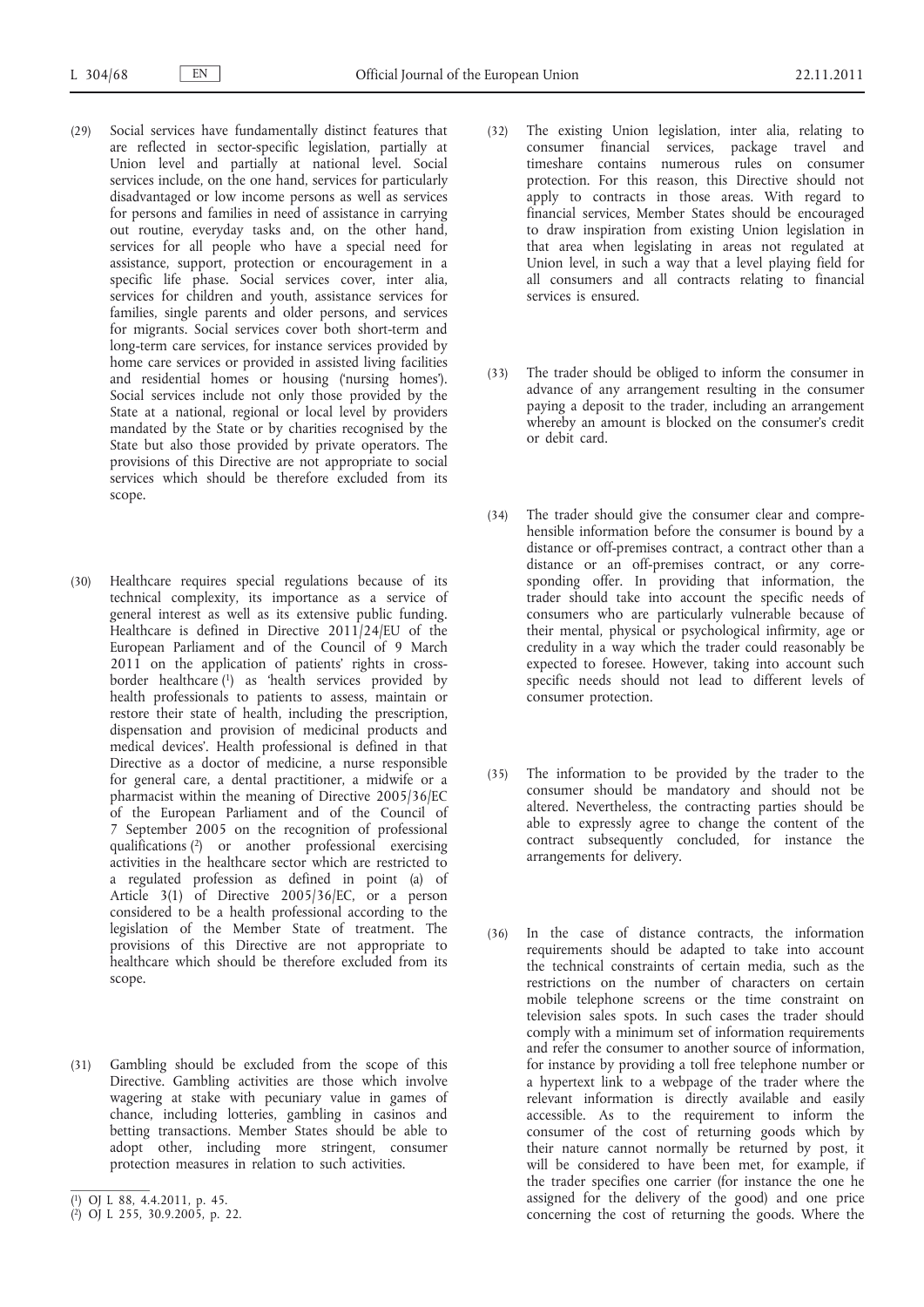cost of returning the goods cannot reasonably be calculated in advance by the trader, for example because the trader does not offer to arrange for the return of the goods himself, the trader should provide a statement that such a cost will be payable, and that this cost may be high, along with a reasonable estimation of the maximum cost, which could be based on the cost of delivery to the consumer.

- (37) Since in the case of distance sales, the consumer is not able to see the goods before concluding the contract, he should have a right of withdrawal. For the same reason, the consumer should be allowed to test and inspect the goods he has bought to the extent necessary to establish the nature, characteristics and the functioning of the goods. Concerning off-premises contracts, the consumer should have the right of withdrawal because of the potential surprise element and/or psychological pressure. Withdrawal from the contract should terminate the obligation of the contracting parties to perform the contract.
- (38) Trading websites should indicate clearly and legibly at the latest at the beginning of the ordering process whether any delivery restrictions apply and which means of payment are accepted.
- (39) It is important to ensure for distance contracts concluded through websites that the consumer is able to fully read and understand the main elements of the contract before placing his order. To that end, provision should be made in this Directive for those elements to be displayed in the close vicinity of the confirmation requested for placing the order. It is also important to ensure that, in such situations, the consumer is able to determine the moment at which he assumes the obligation to pay the trader. Therefore, the consumer's attention should specifically be drawn, through an unambiguous formulation, to the fact that placing the order entails the obligation to pay the trader.
- (40) The current varying lengths of the withdrawal periods both between the Member States and for distance and off-premises contracts cause legal uncertainty and compliance costs. The same withdrawal period should apply to all distance and off-premises contracts. In the case of service contracts, the withdrawal period should expire after 14 days from the conclusion of the contract. In the case of sales contracts, the withdrawal period should expire after 14 days from the day on which the consumer or a third party other than the carrier and indicated by the consumer, acquires physical possession of the goods. In addition the consumer should be able to exercise the right to withdraw before acquiring physical possession of the goods. Where multiple goods are ordered by the consumer in one order but are delivered separately, the withdrawal period should

expire after 14 days from the day on which the consumer acquires physical possession of the last good. Where goods are delivered in multiple lots or pieces, the withdrawal period should expire after 14 days from the day on which the consumer acquires the physical possession of the last lot or piece.

- (41) In order to ensure legal certainty, it is appropriate that Council Regulation (EEC, Euratom) No 1182/71 of 3 June 1971 determining the rules applicable to periods, dates and time limits (1) should apply to the calculation of the periods contained in this Directive. Therefore, all periods contained in this Directive should be understood to be expressed in calendar days. Where a period expressed in days is to be calculated from the moment at which an event occurs or an action takes place, the day during which that event occurs or that action takes place should not be considered as falling within the period in question.
- (42) The provisions relating to the right of withdrawal should be without prejudice to the Member States' laws and regulations governing the termination or unenforceability of a contract or the possibility for the consumer to fulfil his contractual obligations before the time determined in the contract.
- (43) If the trader has not adequately informed the consumer prior to the conclusion of a distance or off-premises contract, the withdrawal period should be extended. However, in order to ensure legal certainty as regards the length of the withdrawal period, a 12-month limitation period should be introduced.
- (44) Differences in the ways in which the right of withdrawal is exercised in the Member States have caused costs for traders selling cross-border. The introduction of a harmonised model withdrawal form that the consumer may use should simplify the withdrawal process and bring legal certainty. For these reasons, Member States should refrain from adding any presentational requirements to the Union-wide model form relating for example to the font size. However, the consumer should remain free to withdraw in his own words, provided that his statement setting out his decision to withdraw from the contract to the trader is unequivocal. A letter, a telephone call or returning the goods with a clear statement could meet this requirement, but the burden of proof of having withdrawn within the time limits fixed in the Directive should be on the consumer. For this reason, it is in the interest of the consumer to make use of a durable medium when communicating his withdrawal to the trader.

<sup>(</sup> 1) OJ L 124, 8.6.1971, p. 1.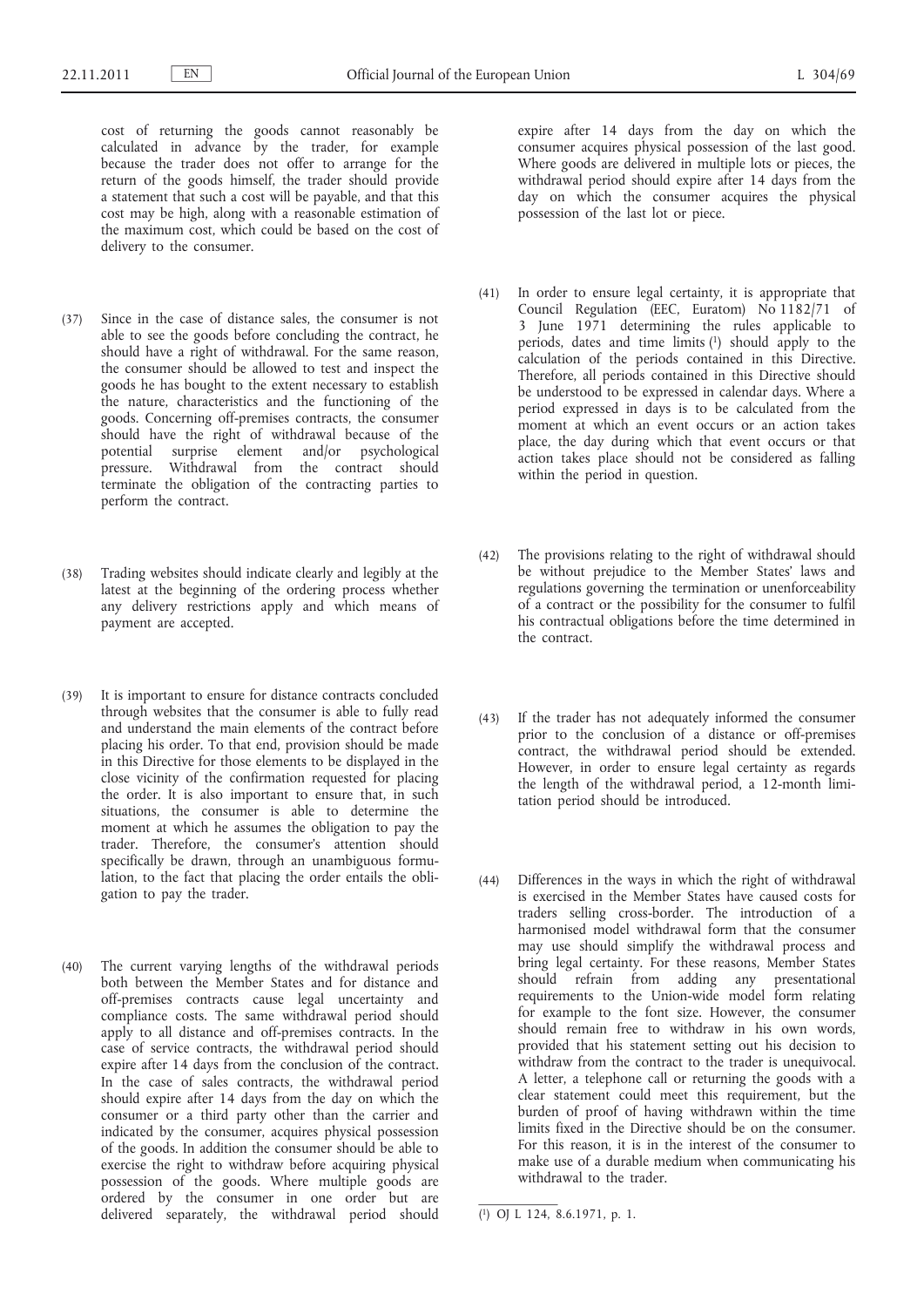- (45) As experience shows that many consumers and traders prefer to communicate via the trader's website, there should be a possibility for the trader to give the consumer the option of filling in a web-based withdrawal form. In this case the trader should provide an acknowledgement of receipt for instance by e-mail without delay.
- (46) In the event that the consumer withdraws from the contract, the trader should reimburse all payments received from the consumer, including those covering the expenses borne by the trader to deliver goods to the consumer. The reimbursement should not be made by voucher unless the consumer has used vouchers for the initial transaction or has expressly accepted them. If the consumer expressly chooses a certain type of delivery (for instance 24-hour express delivery), although the trader had offered a common and generally acceptable type of delivery which would have incurred lower delivery costs, the consumer should bear the difference in costs between these two types of delivery.
- (47) Some consumers exercise their right of withdrawal after having used the goods to an extent more than necessary to establish the nature, characteristics and the functioning of the goods. In this case the consumer should not lose the right to withdraw but should be liable for any diminished value of the goods. In order to establish the nature, characteristics and functioning of the goods, the consumer should only handle and inspect them in the same manner as he would be allowed to do in a shop. For example, the consumer should only try on a garment and should not be allowed to wear it. Consequently, the consumer should handle and inspect the goods with due care during the withdrawal period. The obligations of the consumer in the event of withdrawal should not discourage the consumer from exercising his right of withdrawal.
- (48) The consumer should be required to send back the goods not later than 14 days after having informed the trader about his decision to withdraw from the contract. In situations where the trader or the consumer does not fulfil the obligations relating to the exercise of the right of withdrawal, penalties provided for by national legislation in accordance with this Directive should apply as well as contract law provisions.
- (49) Certain exceptions from the right of withdrawal should exist, both for distance and off-premises contracts. A right of withdrawal could be inappropriate for example given the nature of particular goods or services. That is the case for example with wine supplied a long time after the conclusion of a contract of a speculative nature where the value is dependent on fluctuations in the market ('vin en primeur'). The right of withdrawal

should neither apply to goods made to the consumer's specifications or which are clearly personalised such as tailor-made curtains, nor to the supply of fuel, for example, which is a good, by nature inseparably mixed with other items after delivery. The granting of a right of withdrawal to the consumer could also be inappropriate in the case of certain services where the conclusion of the contract implies the setting aside of capacity which, if a right of withdrawal were exercised, the trader may find difficult to fill. This would for example be the case where reservations are made at hotels or concerning holiday cottages or cultural or sporting events.

- (50) On the one hand, the consumer should benefit from his right of withdrawal even in case he has asked for the provision of services before the end of the withdrawal period. On the other hand, if the consumer exercises his right of withdrawal, the trader should be assured to be adequately paid for the service he has provided. The calculation of the proportionate amount should be based on the price agreed in the contract unless the consumer demonstrates that that total price is itself disproportionate, in which case the amount to be paid shall be calculated on the basis of the market value of the service provided. The market value should be defined by comparing the price of an equivalent service performed by other traders at the time of the conclusion of the contract. Therefore the consumer should request the performance of services before the end of the withdrawal period by making this request expressly and, in the case of off-premises contracts, on a durable medium. Similarly, the trader should inform the consumer on a durable medium of any obligation to pay the proportionate costs for the services already provided. For contracts having as their object both goods and services, the rules provided for in this Directive on the return of goods should apply to the goods aspects and the compensation regime for services should apply to the services aspects.
- (51) The main difficulties encountered by consumers and one of the main sources of disputes with traders concern delivery of goods, including goods getting lost or damaged during transport and late or partial delivery. Therefore it is appropriate to clarify and harmonise the national rules as to when delivery should occur. The place and modalities of delivery and the rules concerning the determination of the conditions for the transfer of the ownership of the goods and the moment at which such transfer takes place, should remain subject to national law and therefore should not be affected by this Directive. The rules on delivery laid down in this Directive should include the possibility for the consumer to allow a third party to acquire on his behalf the physical possession or control of the goods. The consumer should be considered to have control of the goods where he or a third party indicated by the consumer has access to the goods to use them as an owner, or the ability to resell the goods (for example, when he has received the keys or possession of the ownership documents).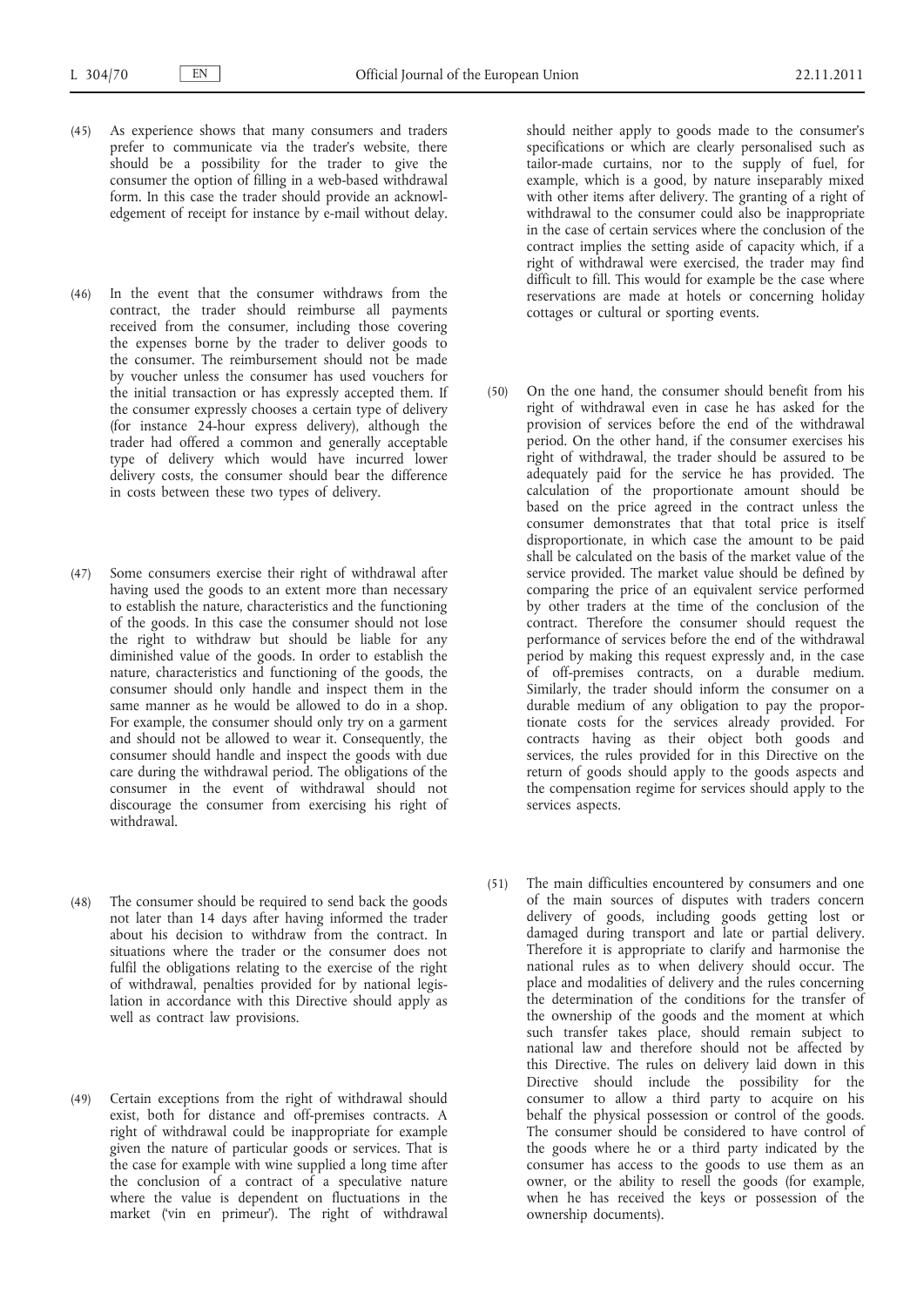- (52) In the context of sales contracts, the delivery of goods can take place in various ways, either immediately or at a later date. If the parties have not agreed on a specific delivery date, the trader should deliver the goods as soon as possible, but in any event not later than 30 days from the day of the conclusion of the contract. The rules regarding late delivery should also take into account goods to be manufactured or acquired specially for the consumer which cannot be reused by the trader without considerable loss. Therefore, a rule which grants an additional reasonable period of time to the trader in certain circumstances should be provided for in this Directive. When the trader has failed to deliver the goods within the period of time agreed with the consumer, before the consumer can terminate the contract, the consumer should call upon the trader to make the delivery within a reasonable additional period of time and be entitled to terminate the contract if the trader fails to deliver the goods even within that additional period of time. However, this rule should not apply when the trader has refused to deliver the goods in an unequivocal statement. Neither should it apply in certain circumstances where the delivery period is essential such as, for example, in the case of a wedding dress which should be delivered before the wedding. Nor should it apply in circumstances where the consumer informs the trader that delivery on a specified date is essential. For this purpose, the consumer may use the trader's contact details given in accordance with this Directive. In these specific cases, if the trader fails to deliver the goods on time, the consumer should be entitled to terminate the contract immediately after the expiry of the delivery period initially agreed. This Directive should be without prejudice to national provisions on the way the consumer should notify the trader of his will to terminate the contract.
- (53) In addition to the consumer's right to terminate the contract where the trader has failed to fulfil his obligations to deliver the goods in accordance with this Directive, the consumer may, in accordance with the applicable national law, have recourse to other remedies, such as granting the trader an additional period of time for delivery, enforcing the performance of the contract, withholding payment, and seeking damages.
- (54) In accordance with Article 52(3) of Directive 2007/64/EC of the European Parliament and of the Council of 13 November 2007 on payment services in the internal market (1), Member States should be able to prohibit or limit traders' right to request charges from consumers taking into account the need to encourage competition and promote the use of efficient payment instruments. In any event, traders should be prohibited from charging consumers fees that exceed the cost borne by the trader for the use of a certain means of payment.
- (55) Where the goods are dispatched by the trader to the consumer, disputes may arise, in the event of loss or
- (56) Persons or organisations regarded under national law as having a legitimate interest in protecting consumer contractual rights should be afforded the right to initiate proceedings, either before a court or before an administrative authority which is competent to decide upon complaints or to initiate appropriate legal proceedings.
- (57) It is necessary that Member States lay down penalties for infringements of this Directive and ensure that they are enforced. The penalties should be effective, proportionate and dissuasive.
- (58) The consumer should not be deprived of the protection granted by this Directive. Where the law applicable to the contract is that of a third country, Regulation (EC) No 593/2008 should apply, in order to determine whether the consumer retains the protection granted by this Directive.
- (59) The Commission, following consultation with the Member States and stakeholders, should look into the most appropriate way to ensure that all consumers are made aware of their rights at the point of sale.
- (60) Since inertia selling, which consists of unsolicited supply of goods or provision of services to consumers, is prohibited by Directive 2005/29/EC of the European Parliament and of the Council of 11 May 2005 concerning unfair business-to-consumer commercial practices in the internal market ('Unfair Commercial Practices Directive') ( $2$ ) but no contractual remedy is provided therein, it is necessary to introduce in this Directive the contractual remedy of exempting the consumer from the obligation to provide any consideration for such unsolicited supply or provision.

damage, as to the moment at which the transfer of risk takes place. Therefore this Directive should provide that the consumer be protected against any risk of loss of or damage to the goods occurring before he has acquired the physical possession of the goods. The consumer should be protected during a transport arranged or carried out by the trader, even where the consumer has chosen a particular delivery method from a range of options offered by the trader. However, that provision should not apply to contracts where it is up to the consumer to take delivery of the goods himself or to ask a carrier to take delivery. Regarding the moment of the transfer of the risk, a consumer should be considered to have acquired the physical possession of the goods when he has received them.

 $(1)$  OJ L 319, 5.12.2007, p. 1.

 $\overline{(^2)}$  OJ L 149, 11.6.2005, p. 22.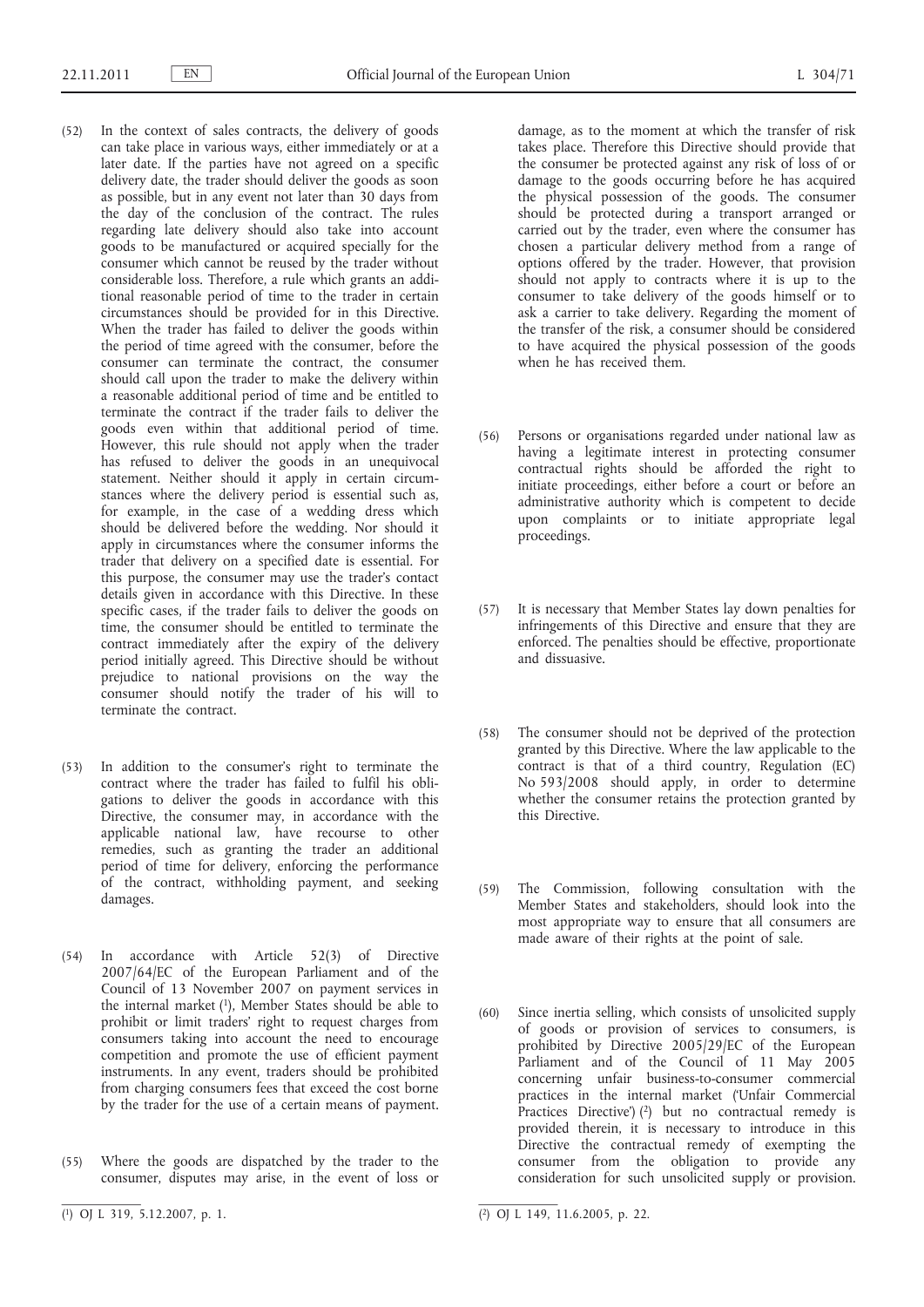- (61) Directive 2002/58/EC of the European Parliament and of the Council of 12 July 2002 concerning the processing of personal data and the protection of privacy in the electronic communications sector (Directive on privacy and electronic communications) $(1)$  already regulates unsolicited communications and provides for a high level of consumer protection. The corresponding provisions on the same issue contained in Directive 97/7/EC are therefore not needed.
- (62) It is appropriate for the Commission to review this Directive if some barriers to the internal market are identified. In its review, the Commission should pay particular attention to the possibilities granted to Member States to maintain or introduce specific national provisions including in certain areas of Council Directive 93/13/EEC of 5 April 1993 on unfair terms in consumer contracts  $(2)$  and Directive 1999/44/EC of the European Parliament and of the Council of 25 May 1999 on certain aspects of the sale of consumer goods and associated guarantees  $(3)$ . That review could lead to a Commission proposal to amend this Directive; that proposal may include amendments to other consumer protection legislation reflecting the Commission's Consumer Policy Strategy commitment to review the Union *acquis* in order to achieve a high, common level of consumer protection.
- (63) Directives 93/13/EEC and 1999/44/EC should be amended to require Member States to inform the Commission about the adoption of specific national provisions in certain areas.
- (64) Directives 85/577/EEC and 97/7/EC should be repealed.
- (65) Since the objective of this Directive, namely, through the achievement of a high level of consumer protection, to contribute to the proper functioning of the internal market, cannot be sufficiently achieved by the Member States and can therefore be better achieved at Union level, the Union may adopt measures, in accordance with the principle of subsidiarity as set out in Article 5 of the Treaty on European Union. In accordance with the principle of proportionality, as set out in that Article, this Directive does not go beyond what is necessary in order to achieve that objective.
- (66) This Directive respects the fundamental rights and observes the principles recognised in particular by the Charter of Fundamental Rights of the European Union.
- (67) In accordance with point 34 of the Interinstitutional agreement on better law-making (4), Member States are
- ( 1) OJ L 201, 31.7.2002, p. 37.
- ( 2) OJ L 95, 21.4.1993, p. 29.
- ( 3) OJ L 171, 7.7.1999, p. 12.
- ( 4) OJ C 321, 31.12.2003, p. 1.

encouraged to draw up, for themselves and in the interests of the Union, their own tables, which will, as far as possible, illustrate the correlation between this Directive and the transposition measures, and to make them public,

HAVE ADOPTED THIS DIRECTIVE:

### CHAPTER I

#### **SUBJECT MATTER, DEFINITIONS AND SCOPE**

## *Article 1*

#### **Subject matter**

The purpose of this Directive is, through the achievement of a high level of consumer protection, to contribute to the proper functioning of the internal market by approximating certain aspects of the laws, regulations and administrative provisions of the Member States concerning contracts concluded between consumers and traders.

#### *Article 2*

## **Definitions**

For the purpose of this Directive, the following definitions shall apply:

- (1) 'consumer' means any natural person who, in contracts covered by this Directive, is acting for purposes which are outside his trade, business, craft or profession;
- (2) 'trader' means any natural person or any legal person, irrespective of whether privately or publicly owned, who is acting, including through any other person acting in his name or on his behalf, for purposes relating to his trade, business, craft or profession in relation to contracts covered by this Directive;
- (3) 'goods' means any tangible movable items, with the exception of items sold by way of execution or otherwise by authority of law; water, gas and electricity shall be considered as goods within the meaning of this Directive where they are put up for sale in a limited volume or a set quantity;
- (4) 'goods made to the consumer's specifications' means nonprefabricated goods made on the basis of an individual choice of or decision by the consumer;
- (5) 'sales contract' means any contract under which the trader transfers or undertakes to transfer the ownership of goods to the consumer and the consumer pays or undertakes to pay the price thereof, including any contract having as its object both goods and services;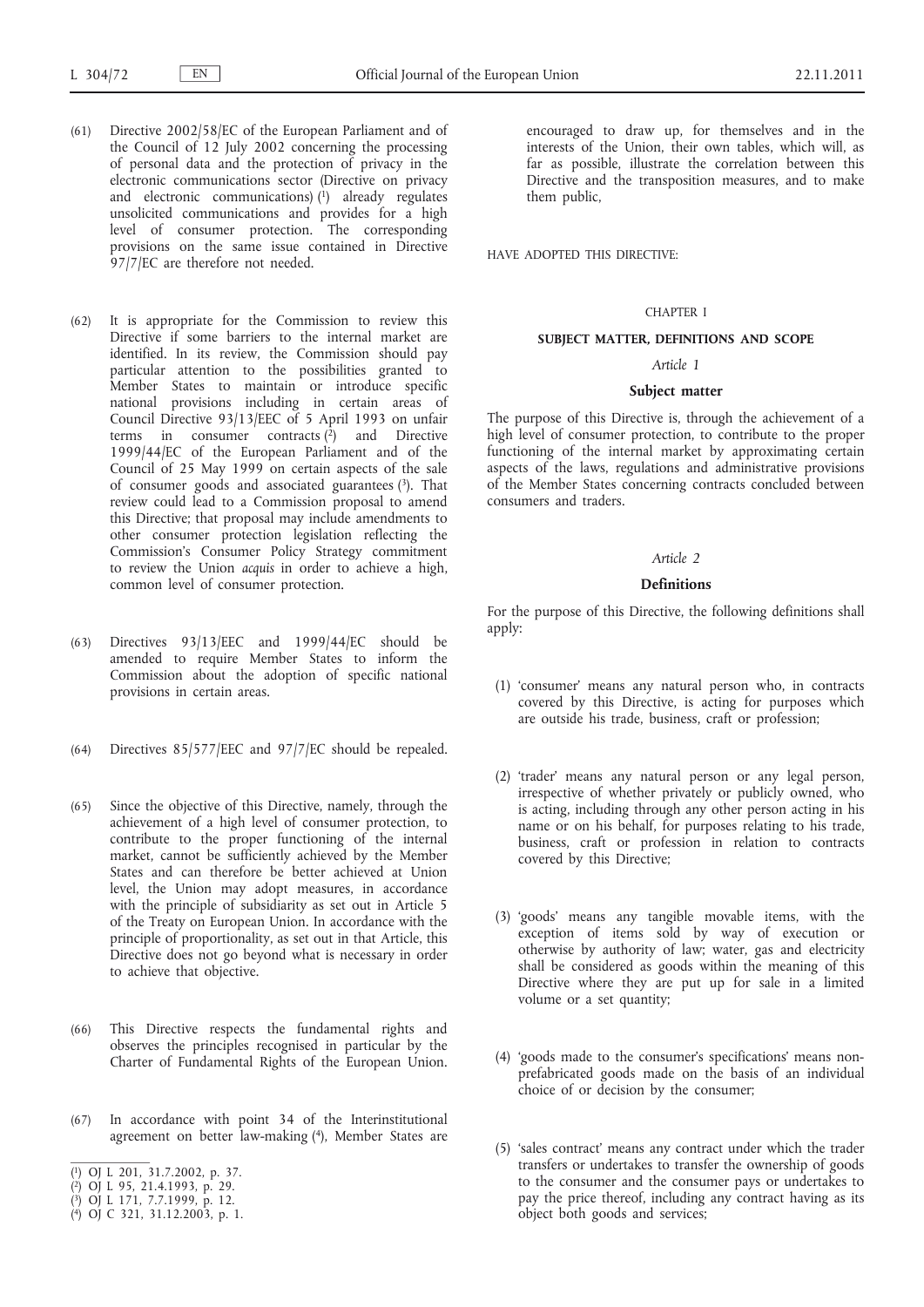- (6) 'service contract' means any contract other than a sales contract under which the trader supplies or undertakes to supply a service to the consumer and the consumer pays or undertakes to pay the price thereof;
- (7) 'distance contract' means any contract concluded between the trader and the consumer under an organised distance sales or service-provision scheme without the simultaneous physical presence of the trader and the consumer, with the exclusive use of one or more means of distance communication up to and including the time at which the contract is concluded;
- (8) 'off-premises contract' means any contract between the trader and the consumer:
	- (a) concluded in the simultaneous physical presence of the trader and the consumer, in a place which is not the business premises of the trader;
	- (b) for which an offer was made by the consumer in the same circumstances as referred to in point (a);
	- (c) concluded on the business premises of the trader or through any means of distance communication immediately after the consumer was personally and individually addressed in a place which is not the business premises of the trader in the simultaneous physical presence of the trader and the consumer; or
	- (d) concluded during an excursion organised by the trader with the aim or effect of promoting and selling goods or services to the consumer;
- (9) 'business premises' means:
	- (a) any immovable retail premises where the trader carries out his activity on a permanent basis; or
	- (b) any movable retail premises where the trader carries out his activity on a usual basis;
- (10) 'durable medium' means any instrument which enables the consumer or the trader to store information addressed personally to him in a way accessible for future reference for a period of time adequate for the purposes of the information and which allows the unchanged reproduction of the information stored;
- (11) 'digital content' means data which are produced and supplied in digital form;
- (12) 'financial service' means any service of a banking, credit, insurance, personal pension, investment or payment nature;
- (13) 'public auction' means a method of sale where goods or services are offered by the trader to consumers, who attend or are given the possibility to attend the auction in person, through a transparent, competitive bidding procedure run by an auctioneer and where the successful bidder is bound to purchase the goods or services;
- (14) 'commercial guarantee' means any undertaking by the trader or a producer (the guarantor) to the consumer, in addition to his legal obligation relating to the guarantee of conformity, to reimburse the price paid or to replace, repair or service goods in any way if they do not meet the specifications or any other requirements not related to conformity set out in the guarantee statement or in the relevant advertising available at the time of, or before the conclusion of the contract;
- (15) 'ancillary contract' means a contract by which the consumer acquires goods or services related to a distance contract or an off-premises contract and where those goods are supplied or those services are provided by the trader or by a third party on the basis of an arrangement between that third party and the trader.

#### *Article 3*

#### **Scope**

This Directive shall apply, under the conditions and to the extent set out in its provisions, to any contract concluded between a trader and a consumer. It shall also apply to contracts for the supply of water, gas, electricity or district heating, including by public providers, to the extent that these commodities are provided on a contractual basis.

2. If any provision of this Directive conflicts with a provision of another Union act governing specific sectors, the provision of that other Union act shall prevail and shall apply to those specific sectors.

- 3. This Directive shall not apply to contracts:
- (a) for social services, including social housing, childcare and support of families and persons permanently or temporarily in need, including long-term care;
- (b) for healthcare as defined in point (a) of Article 3 of Directive 2011/24/EU, whether or not they are provided via healthcare facilities;
- (c) for gambling, which involves wagering a stake with pecuniary value in games of chance, including lotteries, casino games and betting transactions;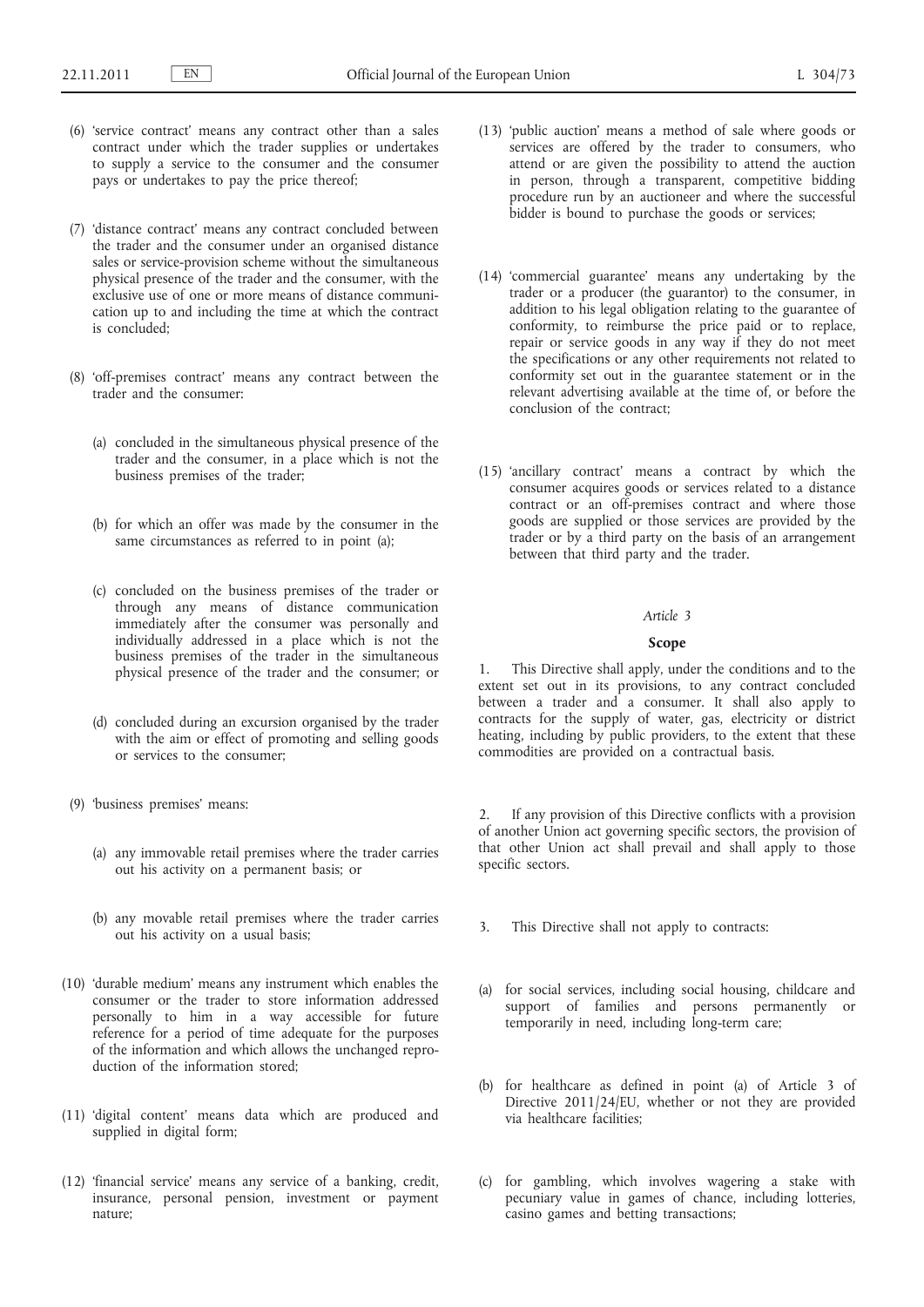- (d) for financial services;
- (e) for the creation, acquisition or transfer of immovable property or of rights in immovable property;
- (f) for the construction of new buildings, the substantial conversion of existing buildings and for rental of accommodation for residential purposes;
- (g) which fall within the scope of Council Directive 90/314/EEC of 13 June 1990 on package travel, package holidays and package tours (1);
- (h) which fall within the scope of Directive 2008/122/EC of the European Parliament and of the Council of 14 January 2009 on the protection of consumers in respect of certain aspects of timeshare, long-term holiday product, resale and exchange contracts (2);
- (i) which, in accordance with the laws of Member States, are established by a public office-holder who has a statutory obligation to be independent and impartial and who must ensure, by providing comprehensive legal information, that the consumer only concludes the contract on the basis of careful legal consideration and with knowledge of its legal scope;
- (j) for the supply of foodstuffs, beverages or other goods intended for current consumption in the household, and which are physically supplied by a trader on frequent and regular rounds to the consumer's home, residence or workplace;
- (k) for passenger transport services, with the exception of Article 8(2) and Articles 19 and 22;
- concluded by means of automatic vending machines or automated commercial premises;
- (m) concluded with telecommunications operators through public payphones for their use or concluded for the use of one single connection by telephone, Internet or fax established by a consumer.

4. Member States may decide not to apply this Directive or not to maintain or introduce corresponding national provisions to off-premises contracts for which the payment to be made by the consumer does not exceed EUR 50. Member States may define a lower value in their national legislation.

This Directive shall not affect national general contract law such as the rules on the validity, formation or effect of a contract, in so far as general contract law aspects are not regulated in this Directive.

6. This Directive shall not prevent traders from offering consumers contractual arrangements which go beyond the protection provided for in this Directive.

## *Article 4*

## **Level of harmonisation**

Member States shall not maintain or introduce, in their national law, provisions diverging from those laid down in this Directive, including more or less stringent provisions to ensure a different level of consumer protection, unless otherwise provided for in this Directive.

## CHAPTER II

## **CONSUMER INFORMATION FOR CONTRACTS OTHER THAN DISTANCE OR OFF-PREMISES CONTRACTS**

#### *Article 5*

## **Information requirements for contracts other than distance or off-premises contracts**

1. Before the consumer is bound by a contract other than a distance or an off-premises contract, or any corresponding offer, the trader shall provide the consumer with the following information in a clear and comprehensible manner, if that information is not already apparent from the context:

- (a) the main characteristics of the goods or services, to the extent appropriate to the medium and to the goods or services;
- (b) the identity of the trader, such as his trading name, the geographical address at which he is established and his telephone number;
- (c) the total price of the goods or services inclusive of taxes, or where the nature of the goods or services is such that the price cannot reasonably be calculated in advance, the manner in which the price is to be calculated, as well as, where applicable, all additional freight, delivery or postal charges or, where those charges cannot reasonably be calculated in advance, the fact that such additional charges may be payable;
- (d) where applicable, the arrangements for payment, delivery, performance, the time by which the trader undertakes to deliver the goods or to perform the service, and the trader's complaint handling policy;

<sup>(</sup> 1) OJ L 158, 23.6.1990, p. 59.

<sup>(</sup> 2) OJ L 33, 3.2.2009, p. 10.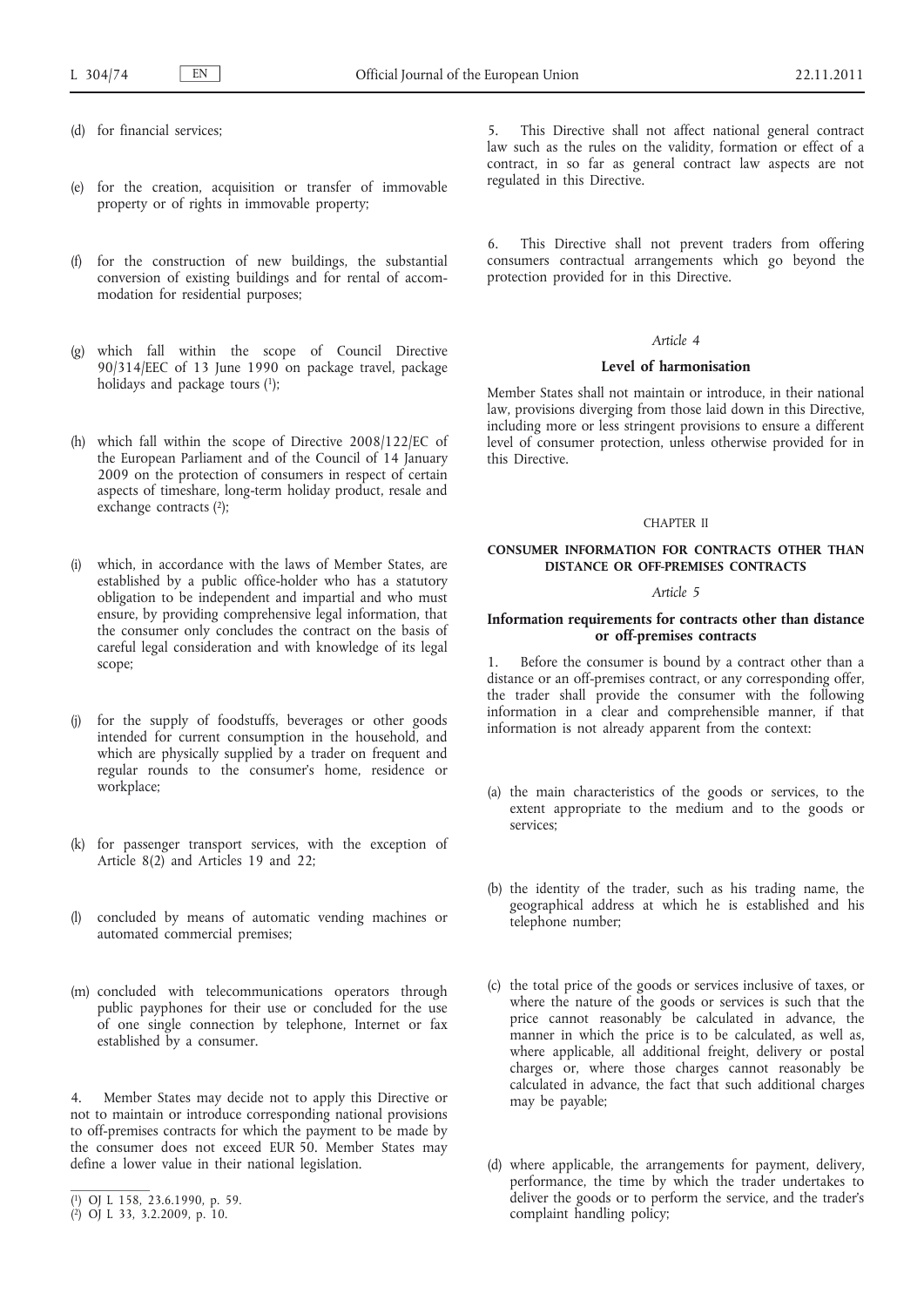- (e) in addition to a reminder of the existence of a legal guarantee of conformity for goods, the existence and the conditions of after-sales services and commercial guarantees, where applicable;
- (f) the duration of the contract, where applicable, or, if the contract is of indeterminate duration or is to be extended automatically, the conditions for terminating the contract;
- (g) where applicable, the functionality, including applicable technical protection measures, of digital content;
- (h) where applicable, any relevant interoperability of digital content with hardware and software that the trader is aware of or can reasonably be expected to have been aware of.

2. Paragraph 1 shall also apply to contracts for the supply of water, gas or electricity, where they are not put up for sale in a limited volume or set quantity, of district heating or of digital content which is not supplied on a tangible medium.

3. Member States shall not be required to apply paragraph 1 to contracts which involve day-to-day transactions and which are performed immediately at the time of their conclusion.

4. Member States may adopt or maintain additional precontractual information requirements for contracts to which this Article applies.

## CHAPTER III

## **CONSUMER INFORMATION AND RIGHT OF WITHDRAWAL FOR DISTANCE AND OFF-PREMISES CONTRACTS**

## *Article 6*

#### **Information requirements for distance and off-premises contracts**

1. Before the consumer is bound by a distance or offpremises contract, or any corresponding offer, the trader shall provide the consumer with the following information in a clear and comprehensible manner:

- (a) the main characteristics of the goods or services, to the extent appropriate to the medium and to the goods or services;
- (b) the identity of the trader, such as his trading name;
- (c) the geographical address at which the trader is established and the trader's telephone number, fax number and e-mail address, where available, to enable the consumer to contact the trader quickly and communicate with him efficiently and, where applicable, the geographical address and identity of the trader on whose behalf he is acting;
- (d) if different from the address provided in accordance with point (c), the geographical address of the place of business of the trader, and, where applicable, that of the trader on whose behalf he is acting, where the consumer can address any complaints;
- (e) the total price of the goods or services inclusive of taxes, or where the nature of the goods or services is such that the price cannot reasonably be calculated in advance, the manner in which the price is to be calculated, as well as, where applicable, all additional freight, delivery or postal charges and any other costs or, where those charges cannot reasonably be calculated in advance, the fact that such additional charges may be payable. In the case of a contract of indeterminate duration or a contract containing a subscription, the total price shall include the total costs per billing period. Where such contracts are charged at a fixed rate, the total price shall also mean the total monthly costs. Where the total costs cannot be reasonably calculated in advance, the manner in which the price is to be calculated shall be provided;
- (f) the cost of using the means of distance communication for the conclusion of the contract where that cost is calculated other than at the basic rate;
- (g) the arrangements for payment, delivery, performance, the time by which the trader undertakes to deliver the goods or to perform the services and, where applicable, the trader's complaint handling policy;
- (h) where a right of withdrawal exists, the conditions, time limit and procedures for exercising that right in accordance with Article 11(1), as well as the model withdrawal form set out in Annex I(B);
- (i) where applicable, that the consumer will have to bear the cost of returning the goods in case of withdrawal and, for distance contracts, if the goods, by their nature, cannot normally be returned by post, the cost of returning the goods;
- that, if the consumer exercises the right of withdrawal after having made a request in accordance with Article 7(3) or Article 8(8), the consumer shall be liable to pay the trader reasonable costs in accordance with Article  $14(3)$ ;
- (k) where a right of withdrawal is not provided for in accordance with Article 16, the information that the consumer will not benefit from a right of withdrawal or, where applicable, the circumstances under which the consumer loses his right of withdrawal;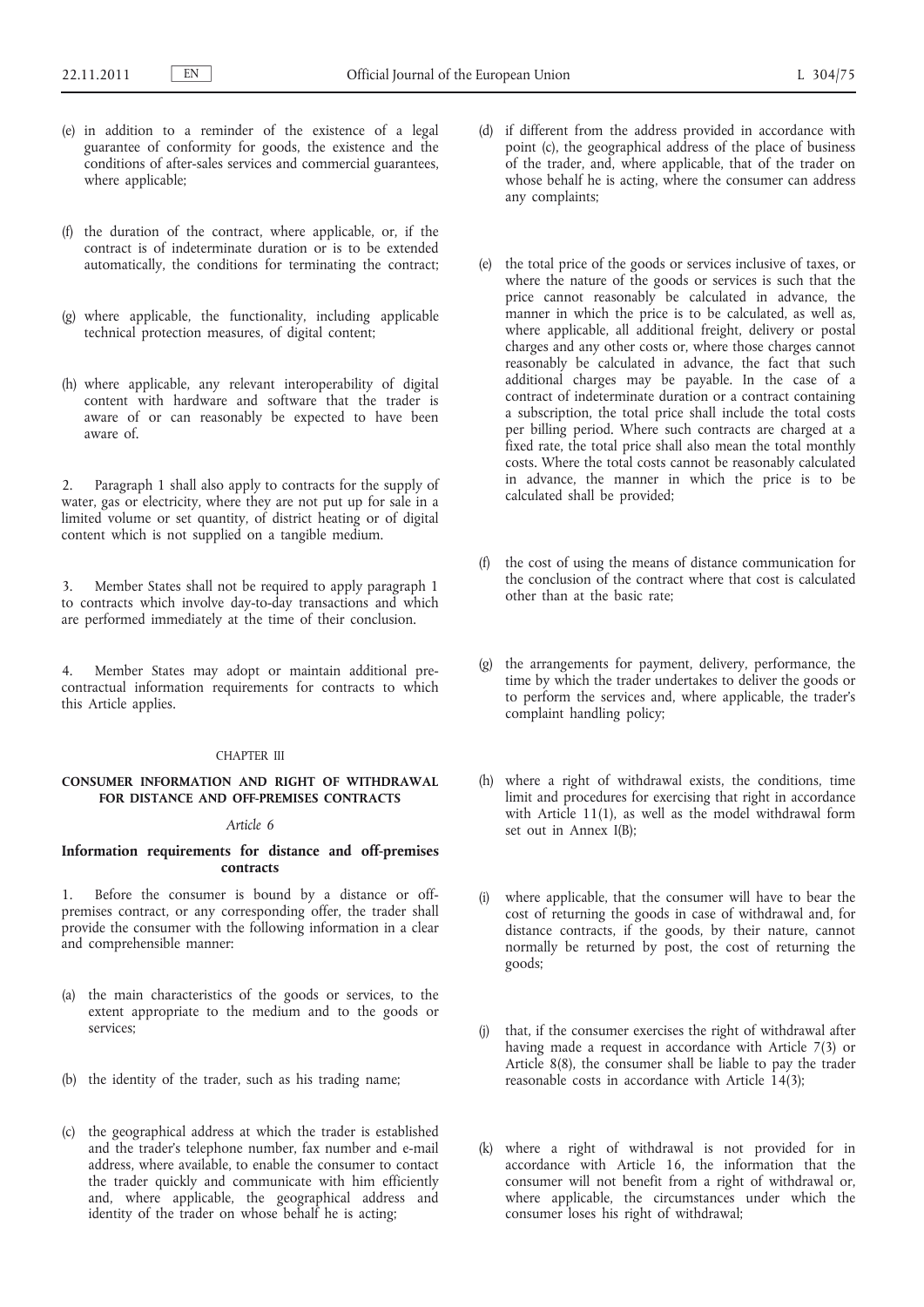- (l) a reminder of the existence of a legal guarantee of conformity for goods;
- (m) where applicable, the existence and the conditions of after sale customer assistance, after-sales services and commercial guarantees;
- (n) the existence of relevant codes of conduct, as defined in point (f) of Article 2 of Directive 2005/29/EC, and how copies of them can be obtained, where applicable;
- (o) the duration of the contract, where applicable, or, if the contract is of indeterminate duration or is to be extended automatically, the conditions for terminating the contract;
- (p) where applicable, the minimum duration of the consumer's obligations under the contract;
- (q) where applicable, the existence and the conditions of deposits or other financial guarantees to be paid or provided by the consumer at the request of the trader;
- (r) where applicable, the functionality, including applicable technical protection measures, of digital content;
- (s) where applicable, any relevant interoperability of digital content with hardware and software that the trader is aware of or can reasonably be expected to have been aware of;
- (t) where applicable, the possibility of having recourse to an out-of-court complaint and redress mechanism, to which the trader is subject, and the methods for having access to it.

2. Paragraph 1 shall also apply to contracts for the supply of water, gas or electricity, where they are not put up for sale in a limited volume or set quantity, of district heating or of digital content which is not supplied on a tangible medium.

In the case of a public auction, the information referred to in points (b), (c) and (d) of paragraph 1 may be replaced by the equivalent details for the auctioneer.

4. The information referred to in points (h), (i) and (j) of paragraph 1 may be provided by means of the model instructions on withdrawal set out in Annex I(A). The trader shall have fulfilled the information requirements laid down in points (h), (i) and (j) of paragraph 1 if he has supplied these instructions to the consumer, correctly filled in.

5. The information referred to in paragraph 1 shall form an integral part of the distance or off-premises contract and shall not be altered unless the contracting parties expressly agree otherwise.

If the trader has not complied with the information requirements on additional charges or other costs as referred to in point (e) of paragraph 1, or on the costs of returning the goods as referred to in point (i) of paragraph 1, the consumer shall not bear those charges or costs.

7. Member States may maintain or introduce in their national law language requirements regarding the contractual information, so as to ensure that such information is easily understood by the consumer.

8. The information requirements laid down in this Directive are in addition to information requirements contained in Directive 2006/123/EC and Directive 2000/31/EC and do not prevent Member States from imposing additional information requirements in accordance with those Directives.

Without prejudice to the first subparagraph, if a provision of Directive 2006/123/EC or Directive 2000/31/EC on the content and the manner in which the information is to be provided conflicts with a provision of this Directive, the provision of this Directive shall prevail.

9. As regards compliance with the information requirements laid down in this Chapter, the burden of proof shall be on the trader.

## *Article 7*

## **Formal requirements for off-premises contracts**

1. With respect to off-premises contracts, the trader shall give the information provided for in Article 6(1) to the consumer on paper or, if the consumer agrees, on another durable medium. That information shall be legible and in plain, intelligible language.

2. The trader shall provide the consumer with a copy of the signed contract or the confirmation of the contract on paper or, if the consumer agrees, on another durable medium, including, where applicable, the confirmation of the consumer's prior express consent and acknowledgement in accordance with point (m) of Article 16.

Where a consumer wants the performance of services or the supply of water, gas or electricity, where they are not put up for sale in a limited volume or set quantity, or of district heating to begin during the withdrawal period provided for in Article 9(2), the trader shall require that the consumer makes such an express request on a durable medium.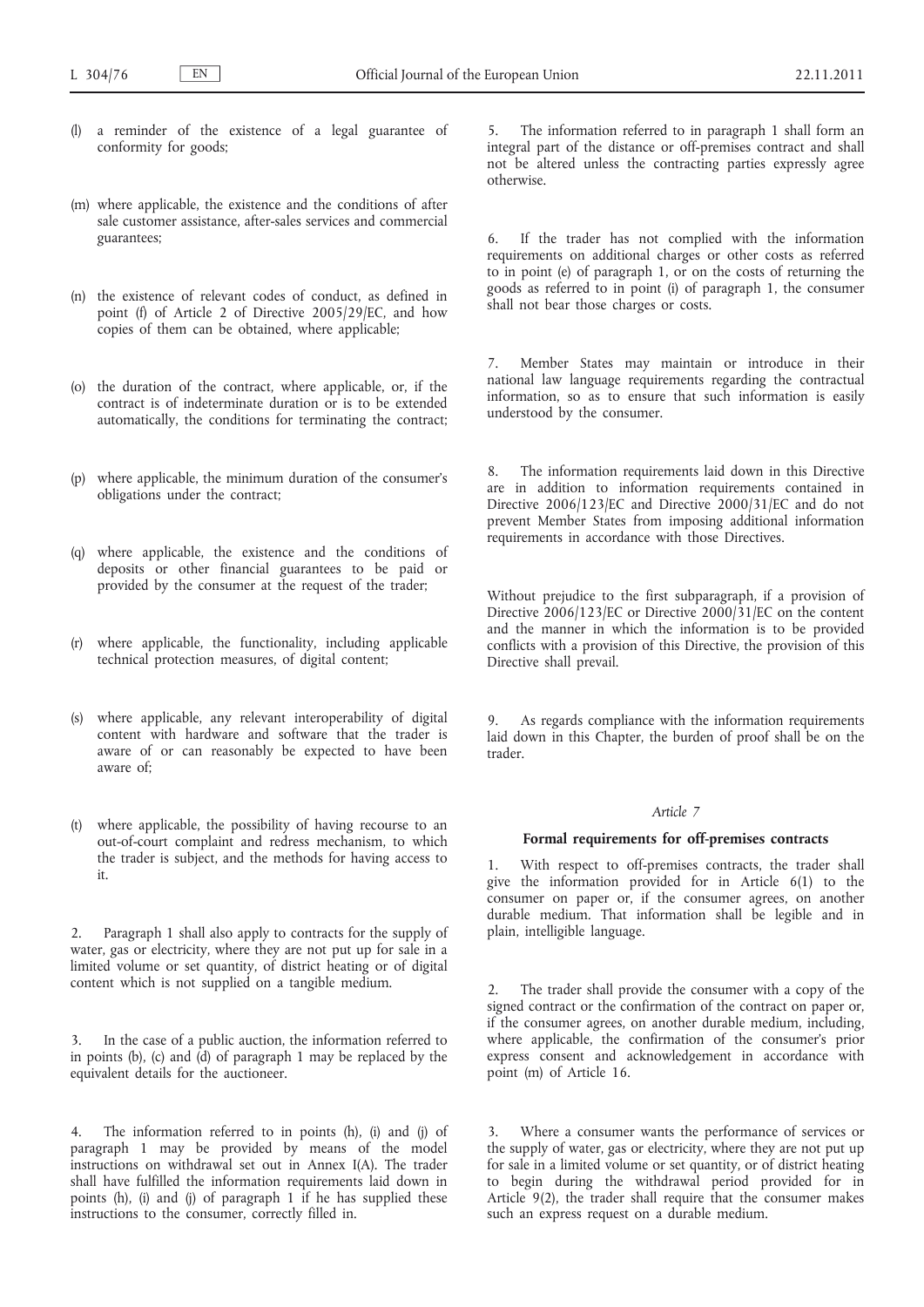4. With respect to off-premises contracts where the consumer has explicitly requested the services of the trader for the purpose of carrying out repairs or maintenance for which the trader and the consumer immediately perform their contractual obligations and where the payment to be made by the consumer does not exceed EUR 200:

- (a) the trader shall provide the consumer with the information referred to in points (b) and (c) of Article 6(1) and information about the price or the manner in which the price is to be calculated together with an estimate of the total price, on paper or, if the consumer agrees, on another durable medium. The trader shall provide the information referred to in points (a), (h) and (k) of Article  $6(1)$ , but may choose not to provide it on paper or another durable medium if the consumer expressly agrees;
- (b) the confirmation of the contract provided in accordance with paragraph 2 of this Article shall contain the information provided for in Article 6(1).

Member States may decide not to apply this paragraph.

5. Member States shall not impose any further formal precontractual information requirements for the fulfilment of the information obligations laid down in this Directive.

#### *Article 8*

#### **Formal requirements for distance contracts**

1. With respect to distance contracts, the trader shall give the information provided for in Article 6(1) or make that information available to the consumer in a way appropriate to the means of distance communication used in plain and intelligible language. In so far as that information is provided on a durable medium, it shall be legible.

2. If a distance contract to be concluded by electronic means places the consumer under an obligation to pay, the trader shall make the consumer aware in a clear and prominent manner, and directly before the consumer places his order, of the information provided for in points (a), (e), (o) and (p) of Article 6(1).

The trader shall ensure that the consumer, when placing his order, explicitly acknowledges that the order implies an obligation to pay. If placing an order entails activating a button or a similar function, the button or similar function shall be labelled in an easily legible manner only with the words 'order with obligation to pay' or a corresponding unambiguous formulation indicating that placing the order entails an obligation to pay the trader. If the trader has not complied with this subparagraph, the consumer shall not be bound by the contract or order.

3. Trading websites shall indicate clearly and legibly at the latest at the beginning of the ordering process whether any delivery restrictions apply and which means of payment are accepted.

4. If the contract is concluded through a means of distance communication which allows limited space or time to display the information, the trader shall provide, on that particular means prior to the conclusion of such a contract, at least the pre-contractual information regarding the main characteristics of the goods or services, the identity of the trader, the total price, the right of withdrawal, the duration of the contract and, if the contract is of indeterminate duration, the conditions for terminating the contract, as referred to in points (a), (b), (e), (h) and (o) of Article 6(1). The other information referred to in Article 6(1) shall be provided by the trader to the consumer in an appropriate way in accordance with paragraph 1 of this Article.

5. Without prejudice to paragraph 4, if the trader makes a telephone call to the consumer with a view to concluding a distance contract, he shall, at the beginning of the conversation with the consumer, disclose his identity and, where applicable, the identity of the person on whose behalf he makes that call, and the commercial purpose of the call.

6. Where a distance contract is to be concluded by telephone, Member States may provide that the trader has to confirm the offer to the consumer who is bound only once he has signed the offer or has sent his written consent. Member States may also provide that such confirmations have to be made on a durable medium.

7. The trader shall provide the consumer with the confirmation of the contract concluded, on a durable medium within a reasonable time after the conclusion of the distance contract, and at the latest at the time of the delivery of the goods or before the performance of the service begins. That confirmation shall include:

- (a) all the information referred to in Article 6(1) unless the trader has already provided that information to the consumer on a durable medium prior to the conclusion of the distance contract; and
- (b) where applicable, the confirmation of the consumer's prior express consent and acknowledgment in accordance with point (m) of Article 16.

Where a consumer wants the performance of services, or the supply of water, gas or electricity, where they are not put up for sale in a limited volume or set quantity, or of district heating, to begin during the withdrawal period provided for in Article 9(2), the trader shall require that the consumer make an express request.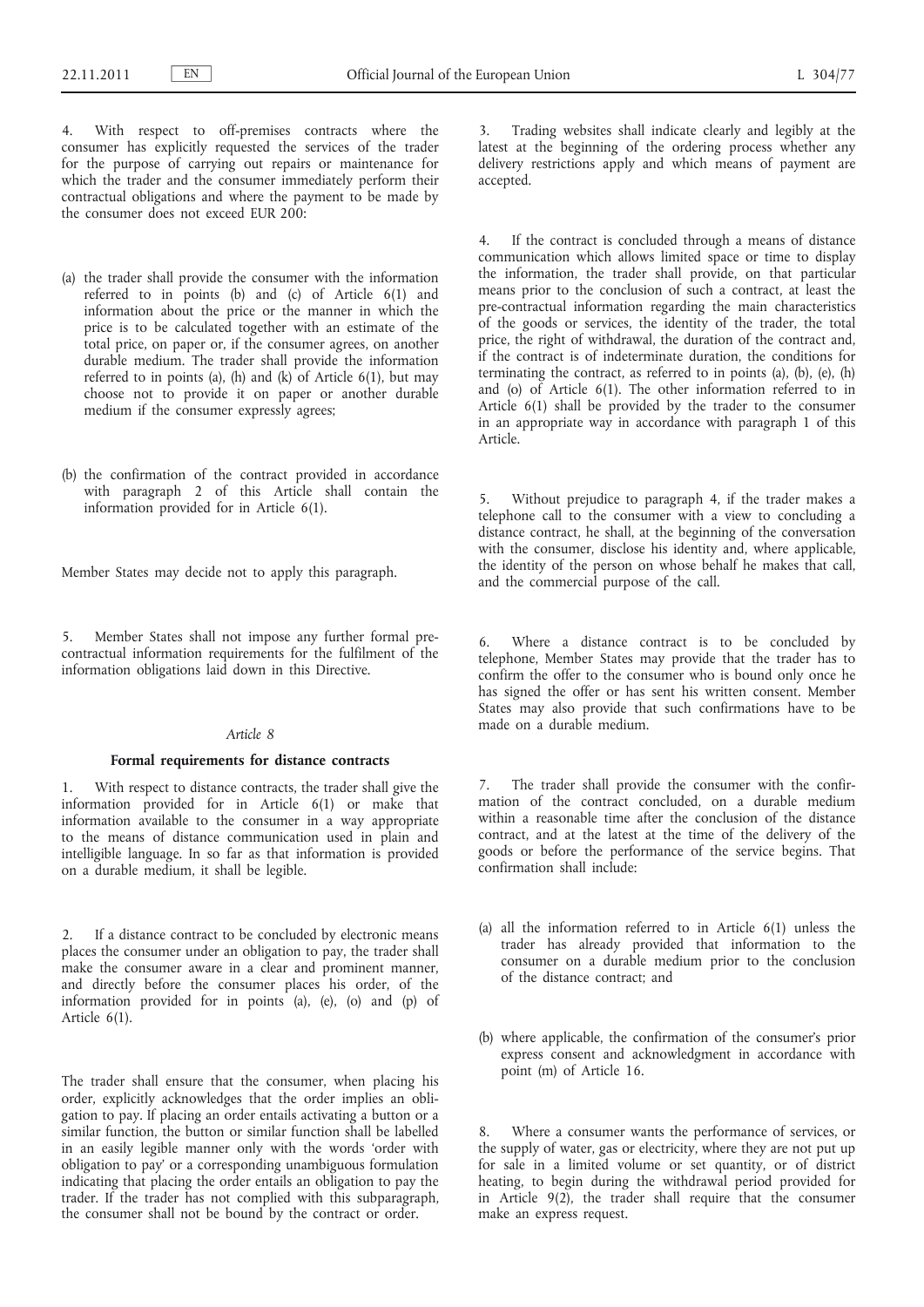This Article shall be without prejudice to the provisions on the conclusion of e-contracts and the placing of e-orders set out in Articles 9 and 11 of Directive 2000/31/EC.

10. Member States shall not impose any further formal precontractual information requirements for the fulfilment of the information obligations laid down in this Directive.

#### *Article 9*

#### **Right of withdrawal**

Save where the exceptions provided for in Article 16 apply, the consumer shall have a period of 14 days to withdraw from a distance or off-premises contract, without giving any reason, and without incurring any costs other than those provided for in Article 13(2) and Article 14.

2. Without prejudice to Article 10, the withdrawal period referred to in paragraph 1 of this Article shall expire after 14 days from:

- (a) in the case of service contracts, the day of the conclusion of the contract;
- (b) in the case of sales contracts, the day on which the consumer or a third party other than the carrier and indicated by the consumer acquires physical possession of the goods or:
	- (i) in the case of multiple goods ordered by the consumer in one order and delivered separately, the day on which the consumer or a third party other than the carrier and indicated by the consumer acquires physical possession of the last good;
	- (ii) in the case of delivery of a good consisting of multiple lots or pieces, the day on which the consumer or a third party other than the carrier and indicated by the consumer acquires physical possession of the last lot or piece;
	- (iii) in the case of contracts for regular delivery of goods during defined period of time, the day on which the consumer or a third party other than the carrier and indicated by the consumer acquires physical possession of the first good;
- (c) in the case of contracts for the supply of water, gas or electricity, where they are not put up for sale in a limited volume or set quantity, of district heating or of digital content which is not supplied on a tangible medium, the day of the conclusion of the contract.

The Member States shall not prohibit the contracting parties from performing their contractual obligations during the withdrawal period. Nevertheless, in the case of offpremises contracts, Member States may maintain existing national legislation prohibiting the trader from collecting the payment from the consumer during the given period after the conclusion of the contract.

## *Article 10*

## **Omission of information on the right of withdrawal**

1. If the trader has not provided the consumer with the information on the right of withdrawal as required by point (h) of Article 6(1), the withdrawal period shall expire 12 months from the end of the initial withdrawal period, as determined in accordance with Article 9(2).

If the trader has provided the consumer with the information provided for in paragraph 1 of this Article within 12 months from the day referred to in Article 9(2), the withdrawal period shall expire 14 days after the day upon which the consumer receives that information.

## *Article 11*

## **Exercise of the right of withdrawal**

1. Before the expiry of the withdrawal period, the consumer shall inform the trader of his decision to withdraw from the contract. For this purpose, the consumer may either:

- (a) use the model withdrawal form as set out in Annex I(B); or
- (b) make any other unequivocal statement setting out his decision to withdraw from the contract.

Member States shall not provide for any formal requirements applicable to the model withdrawal form other than those set out in Annex I(B).

The consumer shall have exercised his right of withdrawal within the withdrawal period referred to in Article 9(2) and Article 10 if the communication concerning the exercise of the right of withdrawal is sent by the consumer before that period has expired.

The trader may, in addition to the possibilities referred to in paragraph 1, give the option to the consumer to electronically fill in and submit either the model withdrawal form set out in Annex I(B) or any other unequivocal statement on the trader's website. In those cases the trader shall communicate to the consumer an acknowledgement of receipt of such a withdrawal on a durable medium without delay.

The burden of proof of exercising the right of withdrawal in accordance with this Article shall be on the consumer.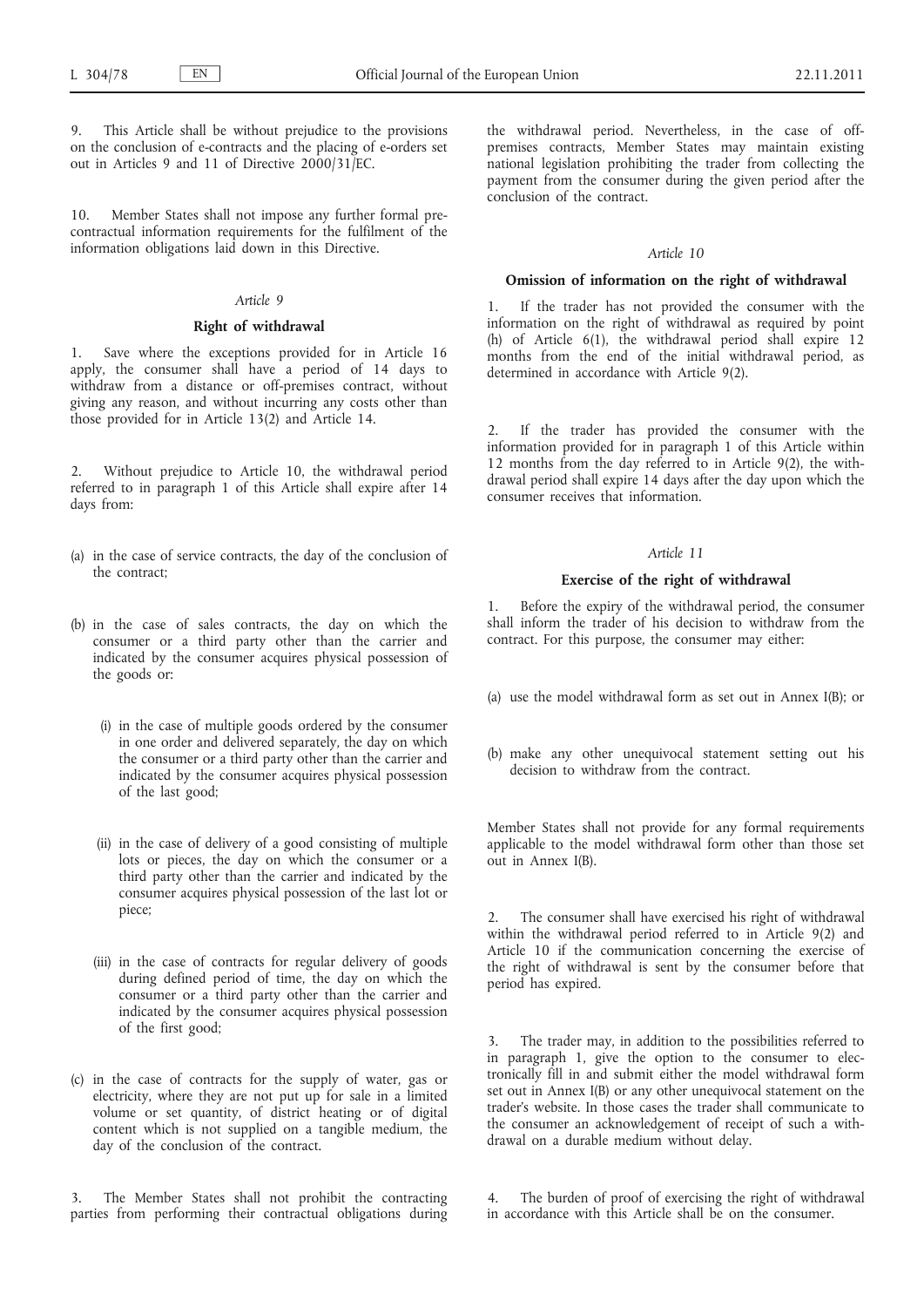## *Article 12*

## **Effects of withdrawal**

The exercise of the right of withdrawal shall terminate the obligations of the parties:

- (a) to perform the distance or off-premises contract; or
- (b) to conclude the distance or off-premises contract, in cases where an offer was made by the consumer.

### *Article 13*

#### **Obligations of the trader in the event of withdrawal**

1. The trader shall reimburse all payments received from the consumer, including, if applicable, the costs of delivery without undue delay and in any event not later than 14 days from the day on which he is informed of the consumer's decision to withdraw from the contract in accordance with Article 11.

The trader shall carry out the reimbursement referred to in the first subparagraph using the same means of payment as the consumer used for the initial transaction, unless the consumer has expressly agreed otherwise and provided that the consumer does not incur any fees as a result of such reimbursement.

2. Notwithstanding paragraph 1, the trader shall not be required to reimburse the supplementary costs, if the consumer has expressly opted for a type of delivery other than the least expensive type of standard delivery offered by the trader.

3. Unless the trader has offered to collect the goods himself, with regard to sales contracts, the trader may withhold the reimbursement until he has received the goods back, or until the consumer has supplied evidence of having sent back the goods, whichever is the earliest.

#### *Article 14*

## **Obligations of the consumer in the event of withdrawal**

1. Unless the trader has offered to collect the goods himself, the consumer shall send back the goods or hand them over to the trader or to a person authorised by the trader to receive the goods, without undue delay and in any event not later than 14 days from the day on which he has communicated his decision to withdraw from the contract to the trader in accordance with Article 11. The deadline shall be met if the consumer sends back the goods before the period of 14 days has expired.

The consumer shall only bear the direct cost of returning the goods unless the trader has agreed to bear them or the trader failed to inform the consumer that the consumer has to bear them.

In the case of off-premises contracts where the goods have been delivered to the consumer's home at the time of the conclusion of the contract, the trader shall at his own expense collect the goods if, by their nature, those goods cannot normally be returned by post.

2. The consumer shall only be liable for any diminished value of the goods resulting from the handling of the goods other than what is necessary to establish the nature, characteristics and functioning of the goods. The consumer shall in any event not be liable for diminished value of the goods where the trader has failed to provide notice of the right of withdrawal in accordance with point (h) of Article 6(1).

3. Where a consumer exercises the right of withdrawal after having made a request in accordance with Article 7(3) or Article 8(8), the consumer shall pay to the trader an amount which is in proportion to what has been provided until the time the consumer has informed the trader of the exercise of the right of withdrawal, in comparison with the full coverage of the contract. The proportionate amount to be paid by the consumer to the trader shall be calculated on the basis of the total price agreed in the contract. If the total price is excessive, the proportionate amount shall be calculated on the basis of the market value of what has been provided.

- 4. The consumer shall bear no cost for:
- (a) the performance of services or the supply of water, gas or electricity, where they are not put up for sale in a limited volume or set quantity, or of district heating, in full or in part, during the withdrawal period, where:
	- (i) the trader has failed to provide information in accordance with points (h) or (j) of Article 6(1); or
	- (ii) the consumer has not expressly requested performance to begin during the withdrawal period in accordance with Article  $7(3)$  and Article 8(8); or
- (b) the supply, in full or in part, of digital content which is not supplied on a tangible medium where:
	- (i) the consumer has not given his prior express consent to the beginning of the performance before the end of the 14-day period referred to in Article 9;
	- (ii) the consumer has not acknowledged that he loses his right of withdrawal when giving his consent; or
	- (iii) the trader has failed to provide confirmation in accordance with Article  $7(2)$  or Article 8(7).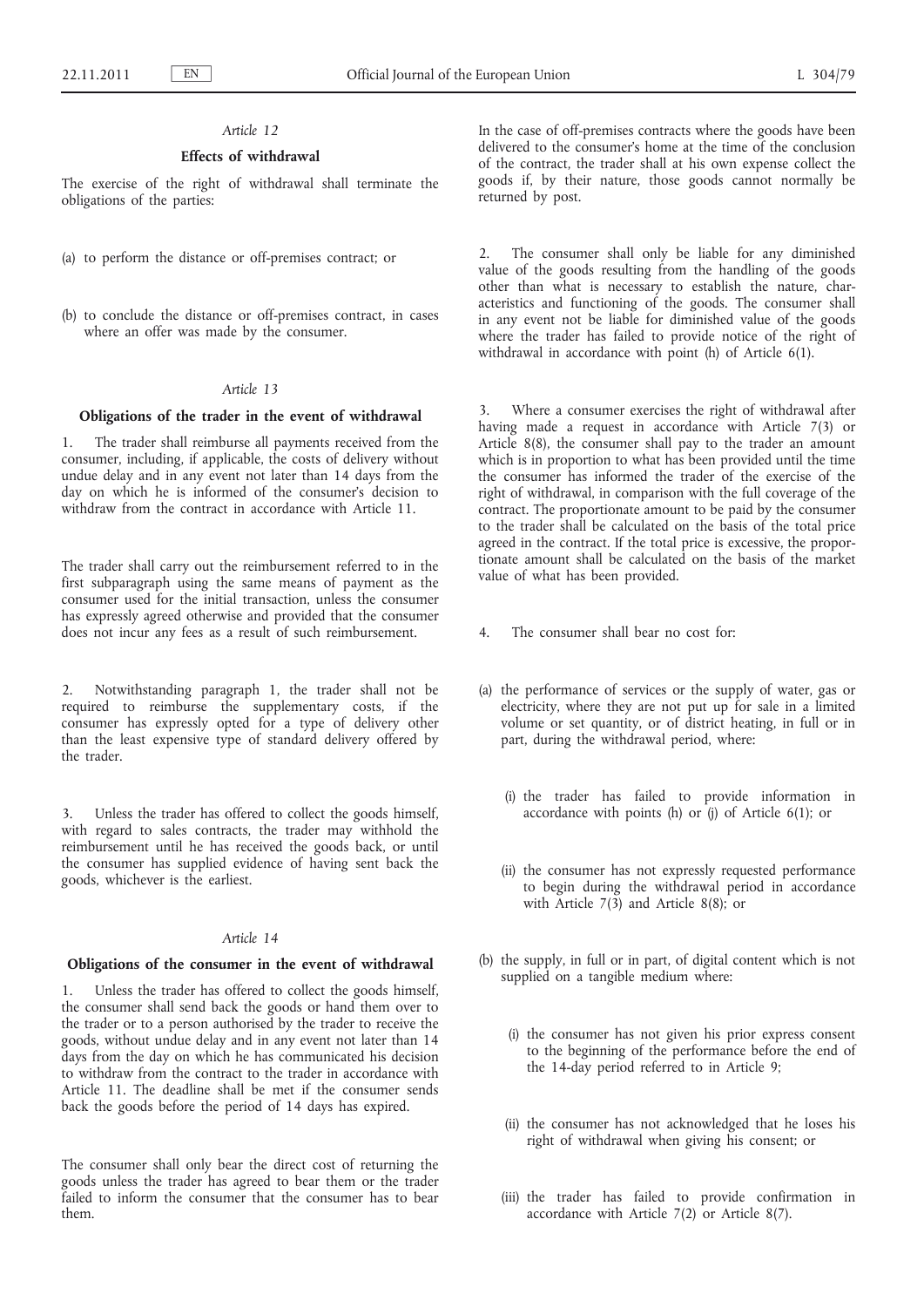5. Except as provided for in Article 13(2) and in this Article, the consumer shall not incur any liability as a consequence of the exercise of the right of withdrawal.

#### *Article 15*

## **Effects of the exercise of the right of withdrawal on ancillary contracts**

1. Without prejudice to Article 15 of Directive 2008/48/EC of the European Parliament and of the Council of 23 April 2008 on credit agreements for consumers  $(1)$ , if the consumer exercises his right of withdrawal from a distance or an offpremises contract in accordance with Articles 9 to 14 of this Directive, any ancillary contracts shall be automatically terminated, without any costs for the consumer, except as provided for in Article 13(2) and in Article 14 of this Directive.

2. The Member States shall lay down detailed rules on the termination of such contracts.

## *Article 16*

## **Exceptions from the right of withdrawal**

Member States shall not provide for the right of withdrawal set out in Articles 9 to 15 in respect of distance and off-premises contracts as regards the following:

- (a) service contracts after the service has been fully performed if the performance has begun with the consumer's prior express consent, and with the acknowledgement that he will lose his right of withdrawal once the contract has been fully performed by the trader;
- (b) the supply of goods or services for which the price is dependent on fluctuations in the financial market which cannot be controlled by the trader and which may occur within the withdrawal period;
- (c) the supply of goods made to the consumer's specifications or clearly personalised;
- (d) the supply of goods which are liable to deteriorate or expire rapidly;
- (e) the supply of sealed goods which are not suitable for return due to health protection or hygiene reasons and were unsealed after delivery;
- (f) the supply of goods which are, after delivery, according to their nature, inseparably mixed with other items;
- ( 1) OJ L 133, 22.5.2008, p. 66.
- (g) the supply of alcoholic beverages, the price of which has been agreed upon at the time of the conclusion of the sales contract, the delivery of which can only take place after 30 days and the actual value of which is dependent on fluctuations in the market which cannot be controlled by the trader;
- (h) contracts where the consumer has specifically requested a visit from the trader for the purpose of carrying out urgent repairs or maintenance. If, on the occasion of such visit, the trader provides services in addition to those specifically requested by the consumer or goods other than replacement parts necessarily used in carrying out the maintenance or in making the repairs, the right of withdrawal shall apply to those additional services or goods;
- (i) the supply of sealed audio or sealed video recordings or sealed computer software which were unsealed after delivery;
- (j) the supply of a newspaper, periodical or magazine with the exception of subscription contracts for the supply of such publications;
- (k) contracts concluded at a public auction;
- (l) the provision of accommodation other than for residential purpose, transport of goods, car rental services, catering or services related to leisure activities if the contract provides for a specific date or period of performance;
- (m) the supply of digital content which is not supplied on a tangible medium if the performance has begun with the consumer's prior express consent and his acknowledgment that he thereby loses his right of withdrawal.

#### CHAPTER IV

#### **OTHER CONSUMER RIGHTS**

## *Article 17*

## **Scope**

1. Articles 18 and 20 shall apply to sales contracts. Those Articles shall not apply to contracts for the supply of water, gas or electricity, where they are not put up for sale in a limited volume or set quantity, of district heating or the supply of digital content which is not supplied on a tangible medium.

2. Articles 19, 21 and 22 shall apply to sales and service contracts and to contracts for the supply of water, gas, electricity, district heating or digital content.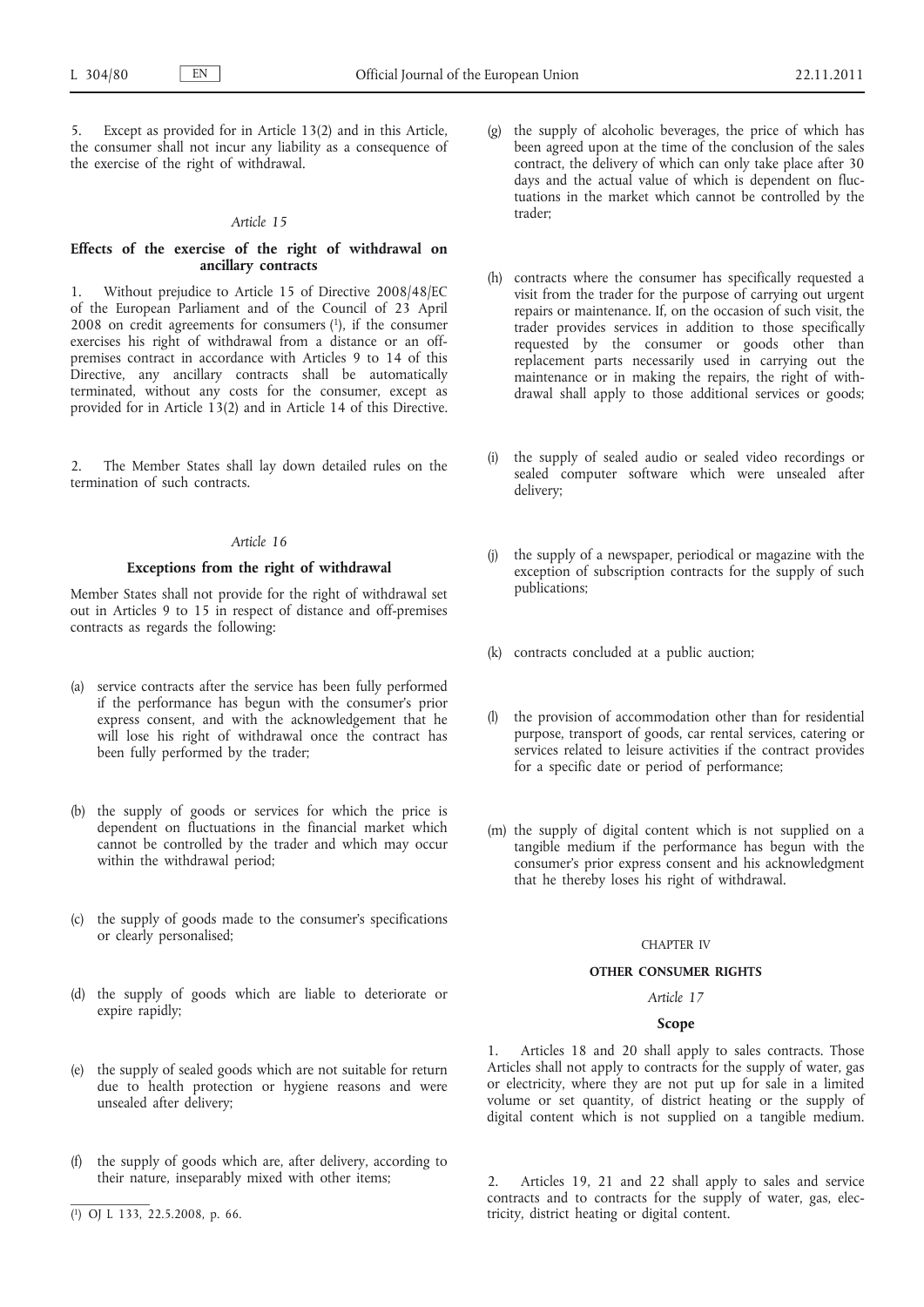#### *Article 18*

### **Delivery**

1. Unless the parties have agreed otherwise on the time of delivery, the trader shall deliver the goods by transferring the physical possession or control of the goods to the consumer without undue delay, but not later than 30 days from the conclusion of the contract.

2. Where the trader has failed to fulfil his obligation to deliver the goods at the time agreed upon with the consumer or within the time limit set out in paragraph 1, the consumer shall call upon him to make the delivery within an additional period of time appropriate to the circumstances. If the trader fails to deliver the goods within that additional period of time, the consumer shall be entitled to terminate the contract.

The first subparagraph shall not be applicable to sales contracts where the trader has refused to deliver the goods or where delivery within the agreed delivery period is essential taking into account all the circumstances attending the conclusion of the contract or where the consumer informs the trader, prior to the conclusion of the contract, that delivery by or on a specified date is essential. In those cases, if the trader fails to deliver the goods at the time agreed upon with the consumer or within the time limit set out in paragraph 1, the consumer shall be entitled to terminate the contract immediately.

Upon termination of the contract, the trader shall, without undue delay, reimburse all sums paid under the contract.

4. In addition to the termination of the contract in accordance with paragraph 2, the consumer may have recourse to other remedies provided for by national law.

### *Article 19*

#### **Fees for the use of means of payment**

Member States shall prohibit traders from charging consumers, in respect of the use of a given means of payment, fees that exceed the cost borne by the trader for the use of such means.

#### *Article 20*

#### **Passing of risk**

In contracts where the trader dispatches the goods to the consumer, the risk of loss of or damage to the goods shall pass to the consumer when he or a third party indicated by the consumer and other than the carrier has acquired the physical possession of the goods. However, the risk shall pass to the consumer upon delivery to the carrier if the carrier was commissioned by the consumer to carry the goods and that choice was not offered by the trader, without prejudice to the rights of the consumer against the carrier.

### *Article 21*

### **Communication by telephone**

Member States shall ensure that where the trader operates a telephone line for the purpose of contacting him by telephone in relation to the contract concluded, the consumer, when contacting the trader is not bound to pay more than the basic rate.

The first subparagraph shall be without prejudice to the right of telecommunication services providers to charge for such calls.

#### *Article 22*

## **Additional payments**

Before the consumer is bound by the contract or offer, the trader shall seek the express consent of the consumer to any extra payment in addition to the remuneration agreed upon for the trader's main contractual obligation. If the trader has not obtained the consumer's express consent but has inferred it by using default options which the consumer is required to reject in order to avoid the additional payment, the consumer shall be entitled to reimbursement of this payment.

#### CHAPTER V

## **GENERAL PROVISIONS**

### *Article 23*

## **Enforcement**

1. Member States shall ensure that adequate and effective means exist to ensure compliance with this Directive.

2. The means referred to in paragraph 1 shall include provisions whereby one or more of the following bodies, as determined by national law, may take action under national law before the courts or before the competent administrative bodies to ensure that the national provisions transposing this Directive are applied:

- (a) public bodies or their representatives;
- (b) consumer organisations having a legitimate interest in protecting consumers;
- (c) professional organisations having a legitimate interest in acting.

## *Article 24*

## **Penalties**

Member States shall lay down the rules on penalties applicable to infringements of the national provisions adopted pursuant to this Directive and shall take all measures necessary to ensure that they are implemented. The penalties provided for must be effective, proportionate and dissuasive.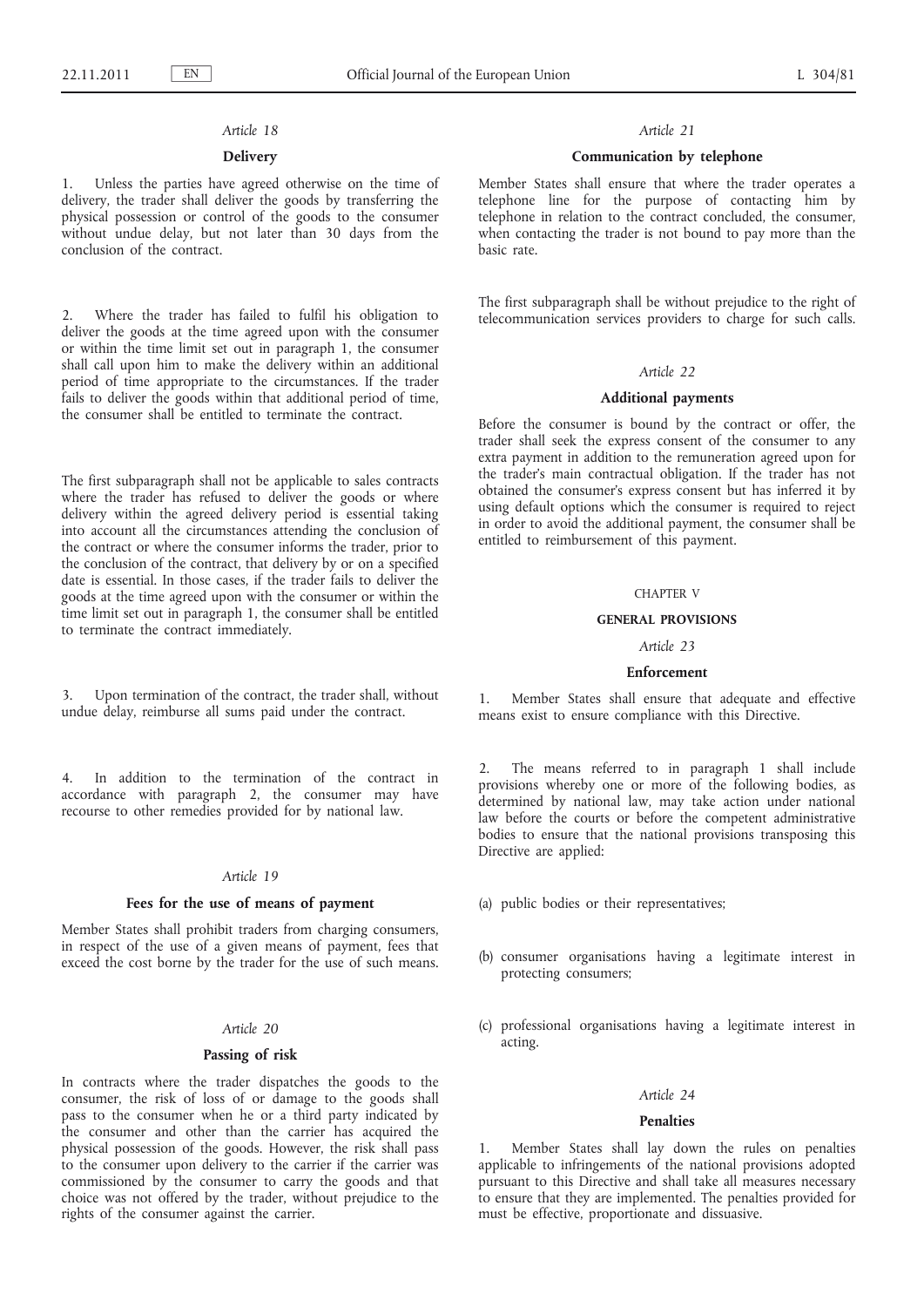2. Member States shall notify those provisions to the Commission by 13 December 2013 and shall notify it without delay of any subsequent amendment affecting them.

#### *Article 25*

#### **Imperative nature of the Directive**

If the law applicable to the contract is the law of a Member State, consumers may not waive the rights conferred on them by the national measures transposing this Directive.

Any contractual terms which directly or indirectly waive or restrict the rights resulting from this Directive shall not be binding on the consumer.

## *Article 26*

#### **Information**

Member States shall take appropriate measures to inform consumers and traders of the national provisions transposing this Directive and shall, where appropriate, encourage traders and code owners as defined in point  $(g)$  of Article 2 of Directive 2005/29/EC, to inform consumers of their codes of conduct.

#### *Article 27*

#### **Inertia selling**

The consumer shall be exempted from the obligation to provide any consideration in cases of unsolicited supply of goods, water, gas, electricity, district heating or digital content or unsolicited provision of services, prohibited by Article 5(5) and point 29 of Annex I to Directive 2005/29/EC. In such cases, the absence of a response from the consumer following such an unsolicited supply or provision shall not constitute consent.

#### *Article 28*

#### **Transposition**

1. Member States shall adopt and publish, by 13 December 2013, the laws, regulations and administrative provisions necessary to comply with this Directive. They shall forthwith communicate to the Commission the text of these measures in the form of documents. The Commission shall make use of these documents for the purposes of the report referred to in Article 30.

They shall apply those measures from 13 June 2014.

When Member States adopt those measures, they shall contain a reference to this Directive or be accompanied by such a reference on the occasion of their official publication. Member States shall determine how such reference is to be made.

2. The provisions of this Directive shall apply to contracts concluded after 13 June 2014.

#### *Article 29*

#### **Reporting requirements**

Where a Member State makes use of any of the regulatory choices referred to in Article 3(4), Article  $6(7)$ , Article  $6(8)$ , Article 7(4), Article 8(6) and Article 9(3), it shall inform the Commission thereof by 13 December 2013, as well as of any subsequent changes.

The Commission shall ensure that the information referred to in paragraph 1 is easily accessible to consumers and traders, inter alia, on a dedicated website.

3. The Commission shall forward the information referred to in paragraph 1 to the other Member States and the European Parliament. The Commission shall consult stakeholders on that information.

#### *Article 30*

#### **Reporting by the Commission and review**

By 13 December 2016, the Commission shall submit a report on the application of this Directive to the European Parliament and the Council. That report shall include in particular an evaluation of the provisions of this Directive regarding digital content including the right of withdrawal. The report shall be accompanied, where necessary, by legislative proposals to adapt this Directive to developments in the field of consumer rights.

#### CHAPTER VI

#### **FINAL PROVISIONS**

## *Article 31*

## **Repeals**

Directive 85/577/EEC and Directive 97/7/EC, as amended by Directive 2002/65/EC of the European Parliament and of the Council of 23 September 2002 concerning the distance marketing of consumer financial services (1) and by Directives 2005/29/EC and 2007/64/EC, are repealed as of 13 June 2014.

References to the repealed Directives shall be construed as references to this Directive and shall be read in accordance with the correlation table set out in Annex II.

( 1) OJ L 271, 9.10.2002, p. 16.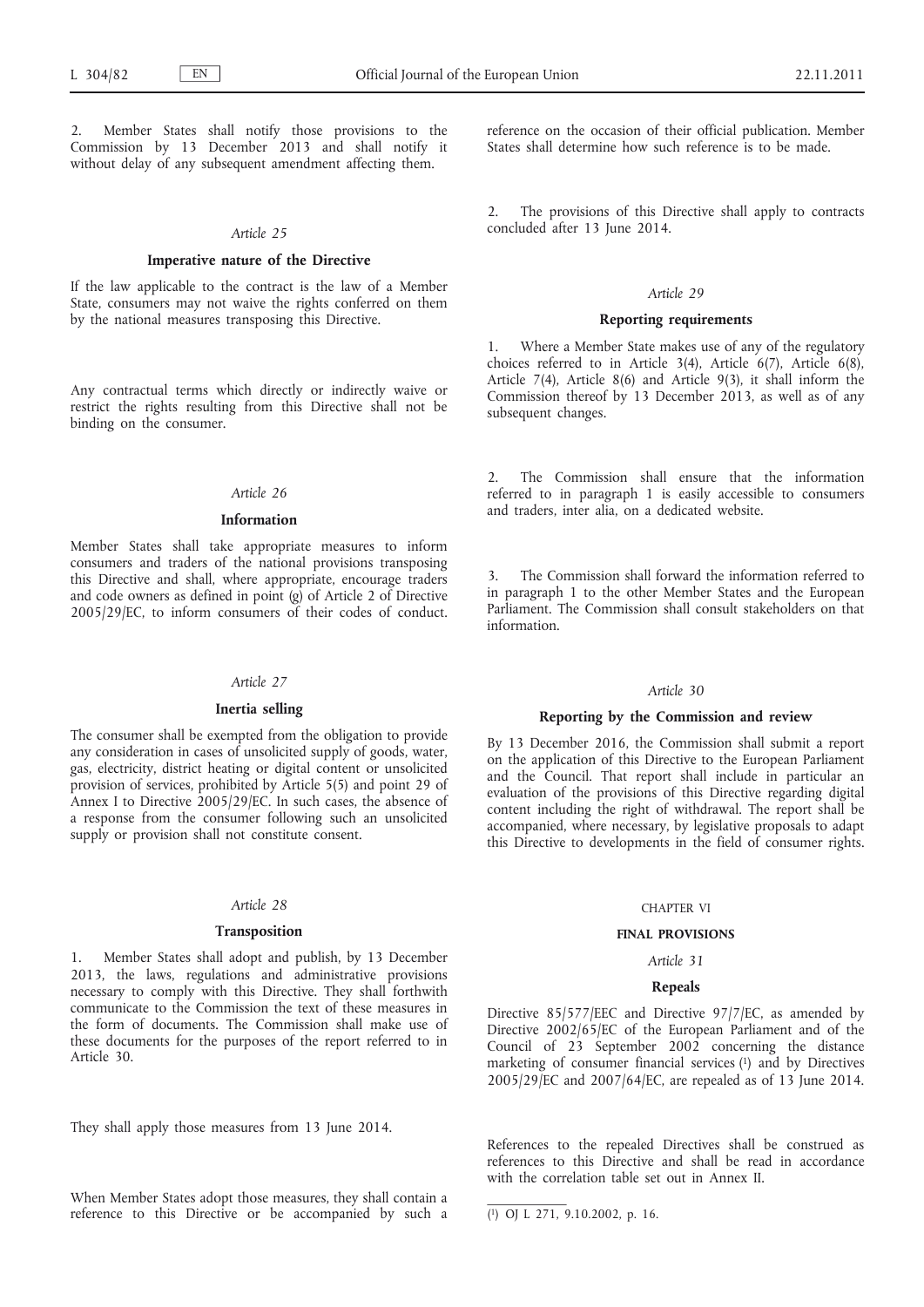## *Article 32*

## **Amendment to Directive 93/13/EEC**

In Directive 93/13/EEC, the following Article is inserted:

*'Article 8a*

1. Where a Member State adopts provisions in accordance with Article 8, it shall inform the Commission thereof, as well as of any subsequent changes, in particular where those provisions:

- extend the unfairness assessment to individually negotiated contractual terms or to the adequacy of the price or remuneration; or,
- contain lists of contractual terms which shall be considered as unfair,

2. The Commission shall ensure that the information referred to in paragraph 1 is easily accessible to consumers and traders, inter alia, on a dedicated website.

3. The Commission shall forward the information referred to in paragraph 1 to the other Member States and the European Parliament. The Commission shall consult stakeholders on that information.'

#### *Article 33*

#### **Amendment to Directive 1999/44/EC**

In Directive 1999/44/EC, the following Article is inserted:

*'Article 8a*

## **Reporting requirements**

1. Where, in accordance with Article 8(2), a Member State adopts more stringent consumer protection provisions than those provided for in Article 5(1) to (3) and in Article 7(1), it shall inform the Commission thereof, as well as of any subsequent changes.

2. The Commission shall ensure that the information referred to in paragraph 1 is easily accessible to consumers and traders, inter alia, on a dedicated website.

3. The Commission shall forward the information referred to in paragraph 1 to the other Member States and the European Parliament. The Commission shall consult stakeholders on that information.'

## *Article 34*

### **Entry into force**

This Directive shall enter into force on the 20th day following its publication in the *Official Journal of the European Union*.

#### *Article 35*

## **Addressees**

This Directive is addressed to the Member States.

Done at Strasbourg, 25 October 2011.

*For the European Parliament The President* J. BUZEK

*For the Council The President* M. DOWGIELEWICZ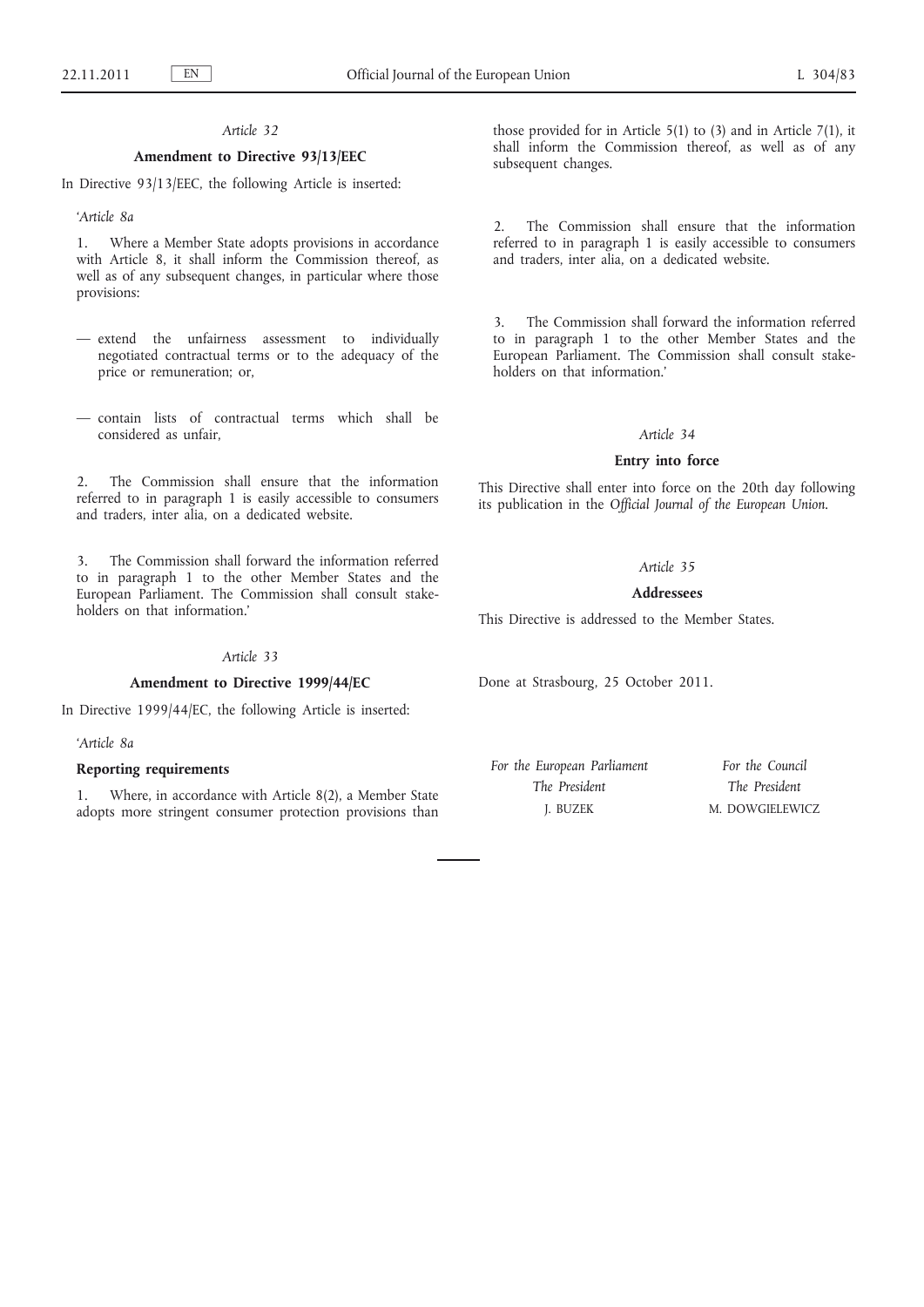## *ANNEX I*

#### **Information concerning the exercise of the right of withdrawal**

A. Model instructions on withdrawal

Right of withdrawal

You have the right to withdraw from this contract within 14 days without giving any reason.

The withdrawal period will expire after 14 days from the day  $\boxed{1}$ .

To exercise the right of withdrawal, you must inform us  $(2)$  of your decision to withdraw from this contract by an unequivocal statement (e.g. a letter sent by post, fax or e-mail). You may use the attached model withdrawal form, but it is not obligatory. 3

To meet the withdrawal deadline, it is sufficient for you to send your communication concerning your exercise of the right of withdrawal before the withdrawal period has expired.

#### Effects of withdrawal

If you withdraw from this contract, we shall reimburse to you all payments received from you, including the costs of delivery (with the exception of the supplementary costs resulting from your choice of a type of delivery other than the least expensive type of standard delivery offered by us), without undue delay and in any event not later than 14 days from the day on which we are informed about your decision to withdraw from this contract. We will carry out such reimbursement using the same means of payment as you used for the initial transaction, unless you have expressly agreed otherwise; in any event, you will not incur any fees as a result of such reimbursement. 4

| v<br>۰. |
|---------|
| ٧<br>v  |

6

Instructions for completion:

1. Insert one of the following texts between inverted commas:

- (a) in the case of a service contract or a contract for the supply of water, gas or electricity, where they are not put up for sale in a limited volume or set quantity, of district heating or of digital content which is not supplied on a tangible medium: 'of the conclusion of the contract.';
- (b) in the case of a sales contract: 'on which you acquire, or a third party other than the carrier and indicated by you acquires, physical possession of the goods.';
- (c) in the case of a contract relating to multiple goods ordered by the consumer in one order and delivered separately: 'on which you acquire, or a third party other than the carrier and indicated by you acquires, physical possession of the last good.';
- (d) in the case of a contract relating to delivery of a good consisting of multiple lots or pieces: 'on which you acquire, or a third party other than the carrier and indicated by you acquires, physical possession of the last lot or piece.';
- (e) in the case of a contract for regular delivery of goods during a defined period of time: 'on which you acquire, or a third party other than the carrier and indicated by you acquires, physical possession of the first good.'.
- 2. Insert your name, geographical address and, where available, your telephone number, fax number and e-mail address.
- 3. If you give the option to the consumer to electronically fill in and submit information about his withdrawal from the contract on your website, insert the following: 'You can also electronically fill in and submit the model withdrawal form or any other unequivocal statement on our website [insert Internet address]. If you use this option, we will communicate to you an acknowledgement of receipt of such a withdrawal on a durable medium (e.g. by e-mail) without delay.'.
- 4. In the case of sales contracts in which you have not offered to collect the goods in the event of withdrawal insert the following: 'We may withhold reimbursement until we have received the goods back or you have supplied evidence of having sent back the goods, whichever is the earliest.'.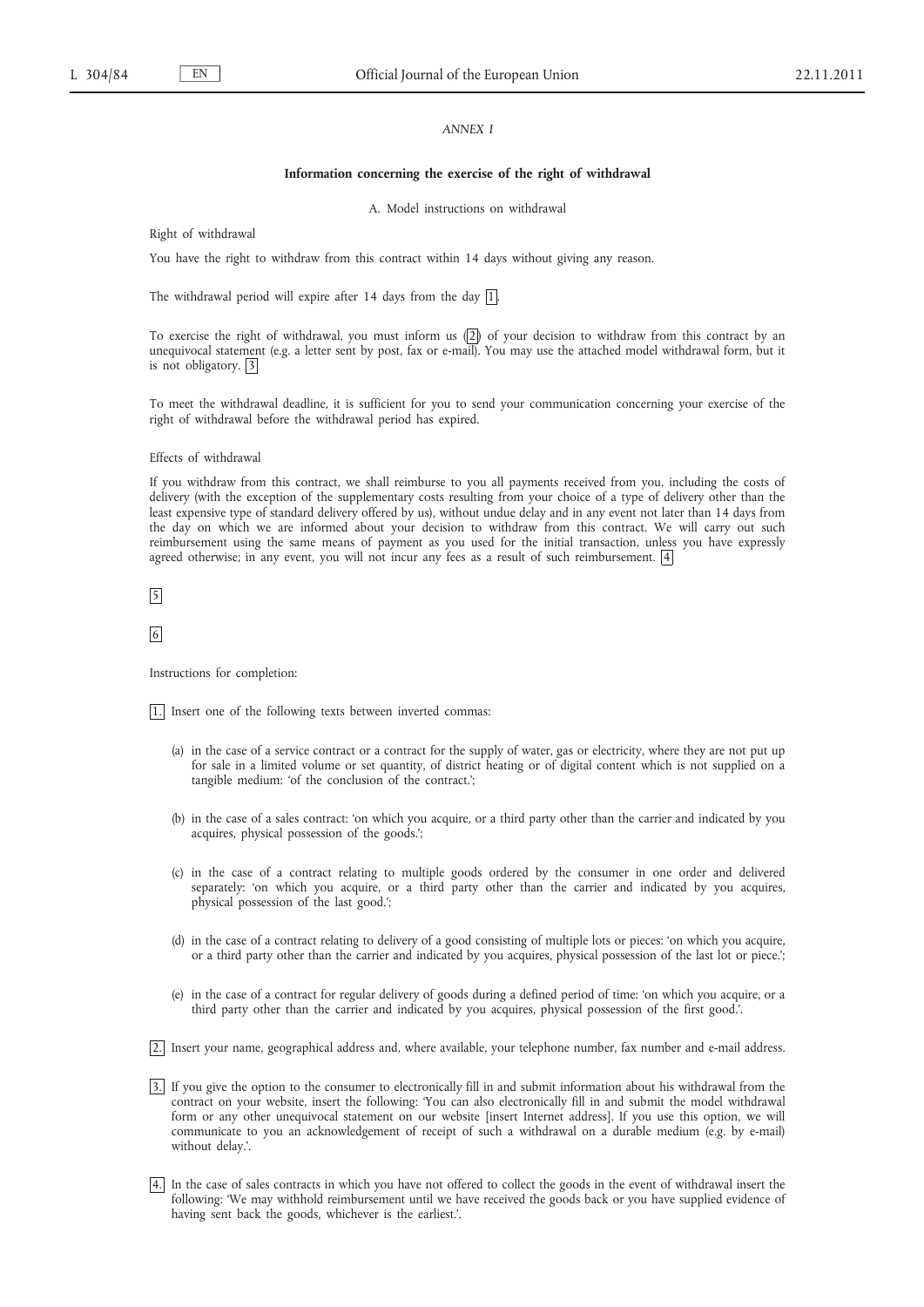5. If the consumer has received goods in connection with the contract:

(a) insert:

- 'We will collect the goods.'; or,
- 'You shall send back the goods or hand them over to us or … [insert the name and geographical address, where applicable, of the person authorised by you to receive the goods], without undue delay and in any event not later than 14 days from the day on which you communicate your withdrawal from this contract to us. The deadline is met if you send back the goods before the period of 14 days has expired.'
- (b) insert:
	- 'We will bear the cost of returning the goods.',
	- 'You will have to bear the direct cost of returning the goods.',
	- If, in a distance contract, you do not offer to bear the cost of returning the goods and the goods, by their nature, cannot normally be returned by post: 'You will have to bear the direct cost of returning the goods, … EUR [insert the amount].'; or if the cost of returning the goods cannot reasonably be calculated in advance: 'You will have to bear the direct cost of returning the goods. The cost is estimated at a maximum of approximately … EUR [insert the amount].'; or
	- If, in an off-premises contract, the goods, by their nature, cannot normally be returned by post and have been delivered to the consumer's home at the time of the conclusion of the contract: 'We will collect the goods at our own expense.'; and,
- (c) insert 'You are only liable for any diminished value of the goods resulting from the handling other than what is necessary to establish the nature, characteristics and functioning of the goods.'
- 6. In the case of a contract for the provision of services or the supply of water, gas or electricity, where they are not put up for sale in a limited volume or set quantity, or of district heating, insert the following: 'If you requested to begin the performance of services or the supply of water/gas/electricity/district heating [delete where inapplicable] during the withdrawal period, you shall pay us an amount which is in proportion to what has been provided until you have communicated us your withdrawal from this contract, in comparison with the full coverage of the contract.'.

#### B. Model withdrawal form

(complete and return this form only if you wish to withdraw from the contract)

- To [here the trader's name, geographical address and, where available, his fax number and e-mail address are to be inserted by the trader]:
- I/We (\*) hereby give notice that I/We (\*) withdraw from my/our (\*) contract of sale of the following goods (\*)/for the provision of the following service (\*),
- Ordered on (\*)/received on (\*),
- Name of consumer(s),
- Address of consumer(s),
- Signature of consumer(s) (only if this form is notified on paper),
- Date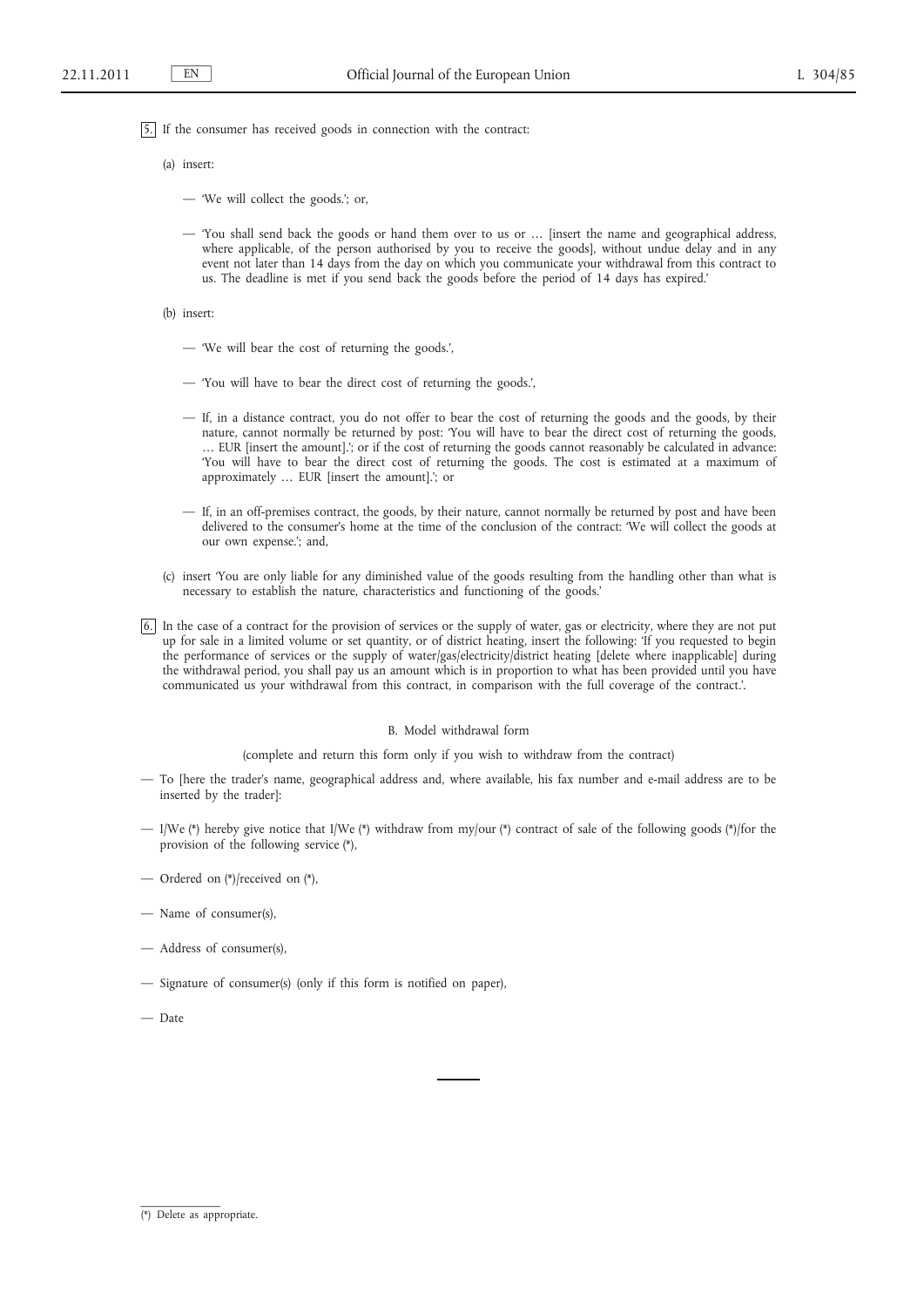## *ANNEX II*

## **Correlation table**

| Directive 85/577/EEC         | Directive 97/7/EC                   | This Directive                                                                                                                                                                                                                                                                                         |
|------------------------------|-------------------------------------|--------------------------------------------------------------------------------------------------------------------------------------------------------------------------------------------------------------------------------------------------------------------------------------------------------|
| Article 1                    |                                     | Article 3 read in conjunction with<br>Article 2, points 8 and 9,<br>and<br>Article 16, point (h)                                                                                                                                                                                                       |
|                              | Article 1                           | Article 1 read in conjunction with<br>Article 2, point 7                                                                                                                                                                                                                                               |
| Article 2                    |                                     | Article 2, points 1 and 2                                                                                                                                                                                                                                                                              |
|                              | Article 2, point 1                  | Article 2, point 7                                                                                                                                                                                                                                                                                     |
|                              | Article 2, point 2                  | Article 2, point 1                                                                                                                                                                                                                                                                                     |
|                              | Article 2, point 3                  | Article 2, point 2                                                                                                                                                                                                                                                                                     |
|                              | Article 2, point 4, first sentence  | Article 2, point 7                                                                                                                                                                                                                                                                                     |
|                              | Article 2, point 4, second sentence |                                                                                                                                                                                                                                                                                                        |
|                              | Article 2, point 5                  |                                                                                                                                                                                                                                                                                                        |
| Article $3(1)$               |                                     | Article 3(4)                                                                                                                                                                                                                                                                                           |
| Article 3(2), point (a)      |                                     | Article 3(3), points (e) and (f)                                                                                                                                                                                                                                                                       |
| Article $3(2)$ , point $(b)$ |                                     | Article 3(3), point (j)                                                                                                                                                                                                                                                                                |
| Article $3(2)$ , point (c)   |                                     |                                                                                                                                                                                                                                                                                                        |
| Article 3(2), point (d)      |                                     | Article 3(3), point (d)                                                                                                                                                                                                                                                                                |
| Article $3(2)$ , point (e)   |                                     | Article 3(3), point (d)                                                                                                                                                                                                                                                                                |
| Article 3(3)                 |                                     |                                                                                                                                                                                                                                                                                                        |
|                              | Article 3(1), first indent          | Article 3(3), point (d)                                                                                                                                                                                                                                                                                |
|                              | Article 3(1), second indent         | Article $3(3)$ , point $(l)$                                                                                                                                                                                                                                                                           |
|                              | Article $3(1)$ , third indent       | Article $3(3)$ , point $(m)$                                                                                                                                                                                                                                                                           |
|                              | Article $3(1)$ , fourth indent      | Article $3(3)$ , points (e) and (f)                                                                                                                                                                                                                                                                    |
|                              | Article 3(1), fifth indent          | Article 6(3) and Article 16, point (k)<br>read in conjunction with Article 2,<br>point 13                                                                                                                                                                                                              |
|                              | Article 3(2), first indent          | Article 3(3), point (j)                                                                                                                                                                                                                                                                                |
|                              | Article $3(2)$ , second indent      | Article 3(3), point (f) (for rental of<br>accommodation<br>for<br>residential<br>purposes), point<br>(g) (for package<br>travel), point (h) (for timeshare), point<br>(k) (for passenger transport with some<br>exceptions) and Article 16, point (l)<br>(exemption from the right of with-<br>drawal) |
| Article 4, first sentence    |                                     | Article 6(1), points (b), (c) and (h), and<br>Article $7(1)$ and $(2)$                                                                                                                                                                                                                                 |
| Article 4, second sentence   |                                     | Article $6(1)$ , point a and Article $7(1)$                                                                                                                                                                                                                                                            |
| Article 4, third sentence    |                                     | Article $6(1)$                                                                                                                                                                                                                                                                                         |
| Article 4, fourth sentence   |                                     | Article 10                                                                                                                                                                                                                                                                                             |
|                              | Article $4(1)$ , point (a)          | Article $6(1)$ , points (b) and (c)                                                                                                                                                                                                                                                                    |
|                              | Article $4(1)$ , point $(b)$        | Article $6(1)$ , point (a)                                                                                                                                                                                                                                                                             |
|                              |                                     |                                                                                                                                                                                                                                                                                                        |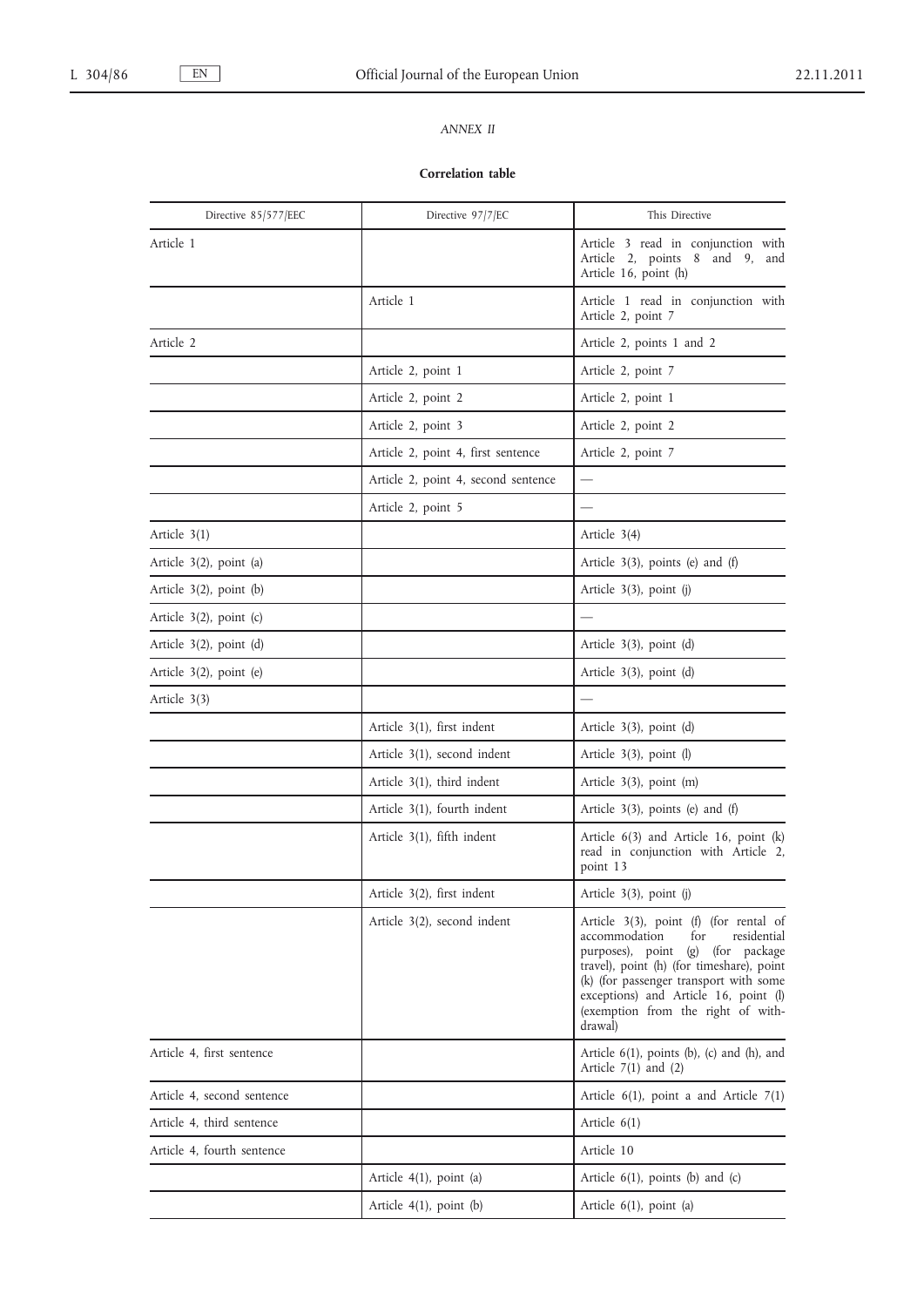| Directive 85/577/EEC | Directive 97/7/EC             | This Directive                                                                                     |
|----------------------|-------------------------------|----------------------------------------------------------------------------------------------------|
|                      | Article 4(1), point (c)       | Article 6(1), point (e)                                                                            |
|                      | Article $4(1)$ , point $(d)$  | Article $6(1)$ , point (e)                                                                         |
|                      | Article $4(1)$ , point (e)    | Article $6(1)$ , point $(g)$                                                                       |
|                      | Article $4(1)$ , point $(f)$  | Article $6(1)$ , point $(h)$                                                                       |
|                      | Article $4(1)$ , point $(g)$  | Article $6(1)$ , point $(f)$                                                                       |
|                      | Article $4(1)$ , point $(h)$  |                                                                                                    |
|                      | Article $4(1)$ , point (i)    | Article $6(1)$ , points (o) and (p)                                                                |
|                      | Article 4(2)                  | Article 6(1) read in conjunction with<br>Article $8(1)$ , $(2)$ and $(4)$                          |
|                      | Article $4(3)$                | Article $8(5)$                                                                                     |
|                      | Article $5(1)$                | Article 8(7)                                                                                       |
|                      | Article $5(2)$                | Article $3(3)$ , point m                                                                           |
|                      | Article $6(1)$                | Article $9(1)$ and $(2)$ ,<br>Article<br>10,<br>Article 13(2), Article 14                          |
|                      | Article $6(2)$                | Article 13 and Article 14(1), second<br>and third subparagraphs                                    |
|                      | Article 6(3), first indent    | Article 16, point (a)                                                                              |
|                      | Article 6(3), second indent   | Article 16, point (b)                                                                              |
|                      | Article $6(3)$ , third indent | Article 16, point (c) and (d)                                                                      |
|                      | Article 6(3), fourth indent   | Article 16, point (i)                                                                              |
|                      | Article 6(3), fifth indent    | Article 16, point (j)                                                                              |
|                      | Article 6(3), sixth indent    | Article $3(3)$ , point (c)                                                                         |
|                      | Article $6(4)$                | Article 15                                                                                         |
|                      | Article $7(1)$                | Article 18(1) (for sales contracts)                                                                |
|                      | Article 7(2)                  | Article 18(2), (3) and (4)                                                                         |
|                      | Article $7(3)$                |                                                                                                    |
|                      | Article 8                     |                                                                                                    |
|                      | Article 9                     | Article 27                                                                                         |
|                      | Article 10                    | (but see Article 13 of Directive<br>2002/58/EC)                                                    |
|                      | Article $11(1)$               | Article $23(1)$                                                                                    |
|                      | Article 11(2)                 | Article 23(2)                                                                                      |
|                      | Article 11(3), point (a)      | Article 6(9) for the burden of proof<br>concerning pre-contractual<br>information; for the rest: - |
|                      | Article $11(3)$ , point $(b)$ | Article $24(1)$                                                                                    |
|                      | Article 11(4)                 | $\overline{\phantom{0}}$                                                                           |
|                      | Article $12(1)$               | Article 25                                                                                         |
|                      | Article $12(2)$               |                                                                                                    |
|                      | Article 13                    | Article 3(2)                                                                                       |
|                      | Article 14                    | Article 4                                                                                          |